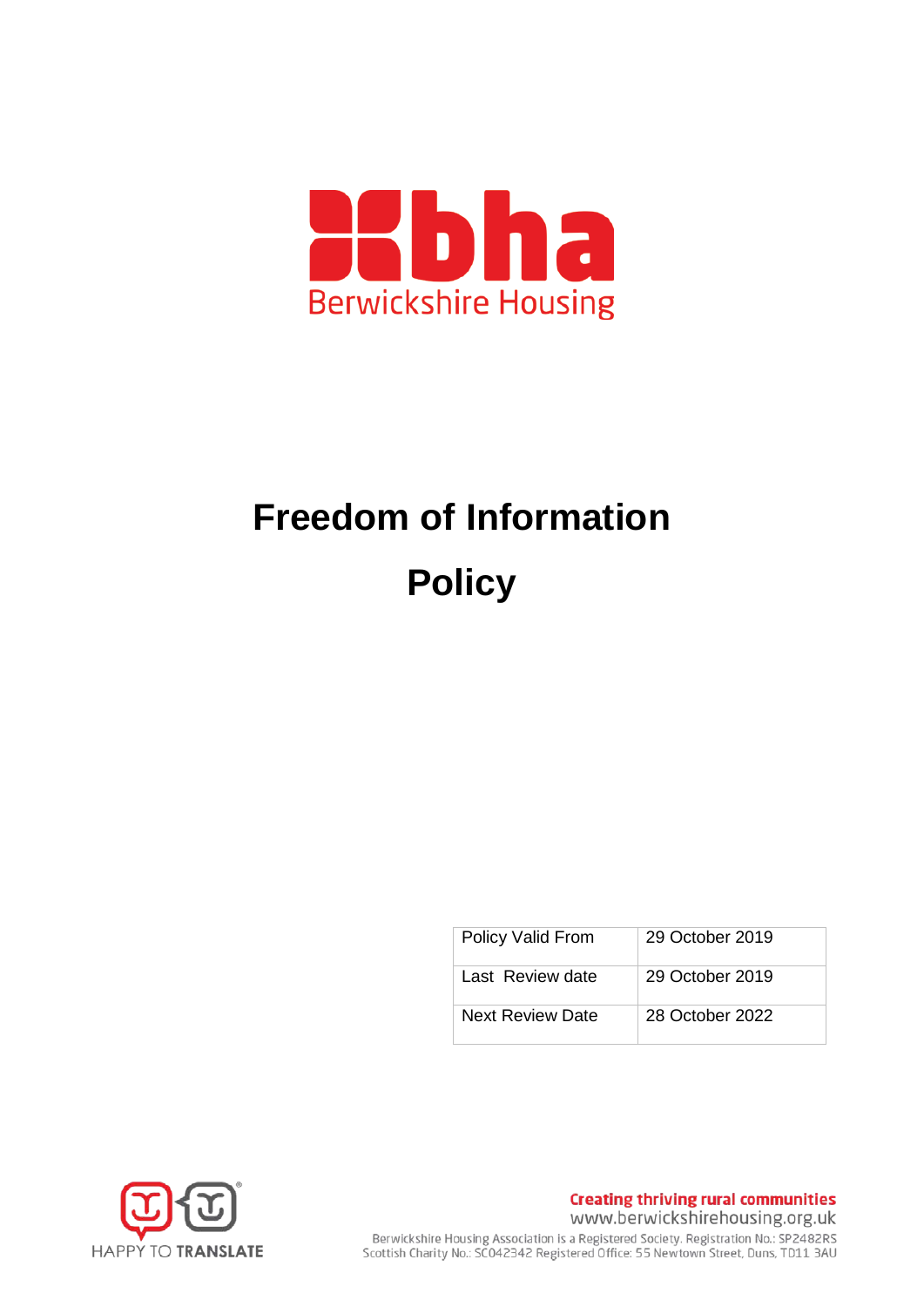# **1. Introduction**

- 1.1 Following an Order made by Scottish Parliament, registered social landlords (and their subsidiaries) are now subject to FOI law and, for the purpose of freedom of information, are deemed to be a Scottish public authority. This came into effective on 11 November 2019.
- 1.2 The Freedom of Information (Scotland) Act 2002 and the Environmental Information (Scotland) Regulations 2004 provide a right of access to recorded information, and to environmental information respectively, held by public authorities. Any person who makes a request to a public authority for information is entitled to receive that information, subject to exemptions.
- 1.3 Berwickshire Housing Association (BHA) is committed to the principles of openness and transparency and the accountability that underpin this information rights legislation.

# **2. Aims and objectives**

- 2.1 This policy aims to set out the responsibilities of BHA and its staff in publishing and providing information that falls within the freedom of information legislation and guidance.
- 2.2 The document retention schedule is attached at Appendix 1 and is based on the National Housing Federation's document retention guideline and schedule. This document should be read in conjunction with the freedom of information policy to ensure the information held by BHA is relevant, up-todate and accurate.

# **3. Legislation overview**

- 3.1 The Freedom of Information (Scotland) Act 2002 places three main duties on authorities which must be met in order to comply with our FOI responsibilities.
	- 1. **Duty to Publish –** authorities must publish information about the work they do, the decisions they take and the services they provide
	- 2. **Duty to respond to requests**  authorities must respond to the requests for information they receive
	- 3. **Duty to advise and assist** authorities must help people who want to access their information

# **4. Responsibilities**

4.1 All staff are responsible for freedom of information and should follow the guidance set out in this policy and the accompanying procedures when dealing with requests for information. Any failure to apply the policy and procedures that results in BHA's failure to comply with its legal obligations, may lead to disciplinary proceedings.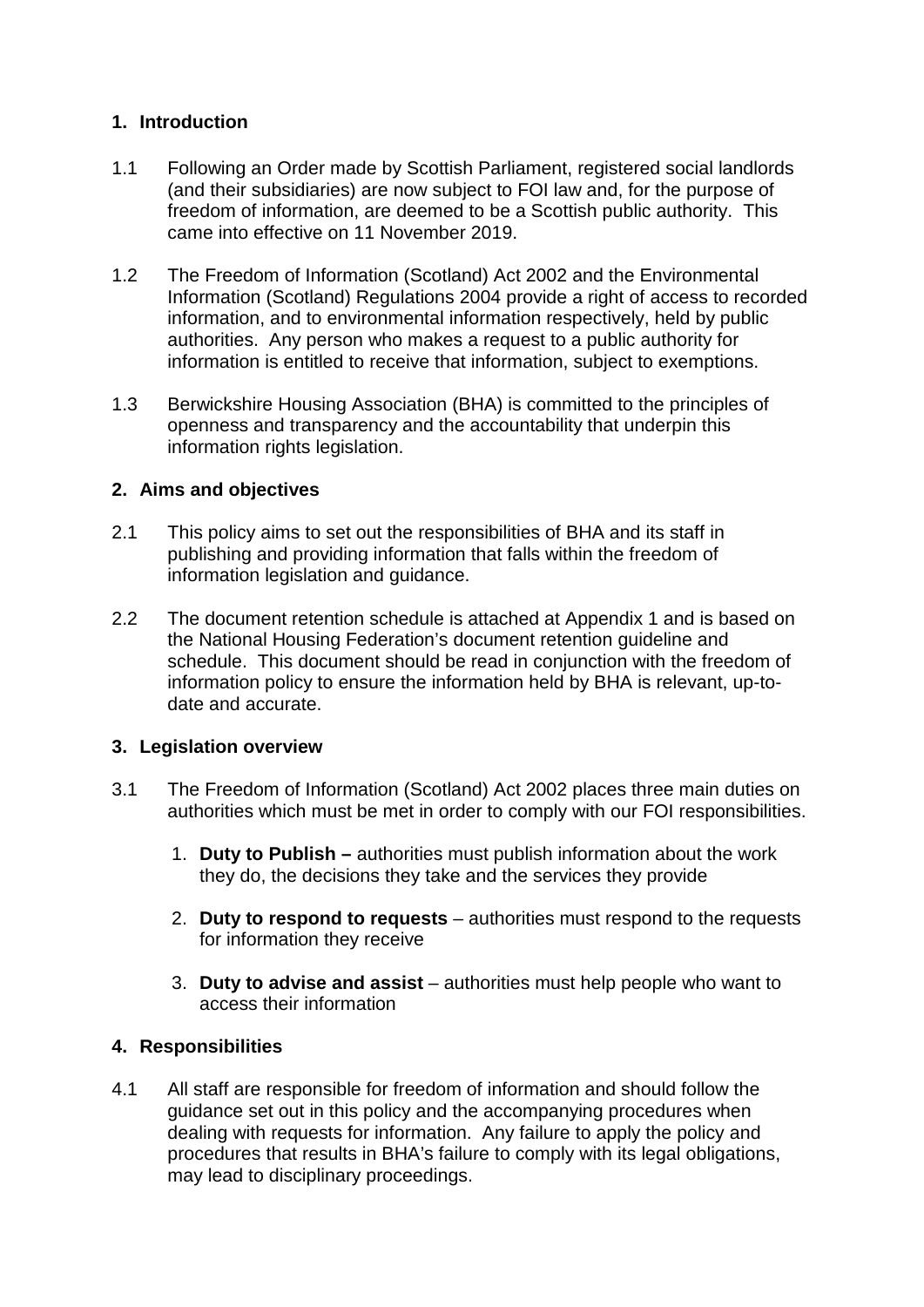- 4.2 BHA's FOI Co-ordinator is the Corporate Services Manager. The FOI Coordinator has responsibility for co-ordinating the Freedom of Information Policy within BHA. The FOI Lead is the Corporate Support Administrator and will assist the co-ordinator with these duties. Any freedom of information enquiry to BHA should initially be referred to the FOI Lead as the identified contact person and then channelled to the appropriate member of staff. In the absence of the FOI Lead the enquiry should be referred to the FOI Coordinator.
- 4.3 The FOI Lead will be responsible for the day-to-day administration of all requests for information and may task Directors and Managers with arranging for requested information to be made available. The FOI Co-ordinator will be responsible for reviewing and releasing the response. The FOI Lead will also be responsible for ensuring that all actioned FOI requests are published on BHA's website.
- 4.4 The FOI Lead will be responsible for maintaining BHA's Model Publication Scheme (MPS) and Guide to Information, ensuring that all valid information is published on the website. They will be responsible for archiving old information once it has been removed from the MPS.
- 4.5 The FOI Lead will be responsible for maintaining the FOI tracker spreadsheet and will retain a record of all information requests, including the recording of search evidence.
- 4.6 The FOI Co-ordinator will be responsible for all dealings with the Scottish Information Commissioner, including regular reporting on the requests for information received and consulting with them in the event of a complaint or investigation.
- 4.7 Each Manager has overall responsibility for their department/s and needs to ensure that staff members are aware of the FOI policy and procedures. On receipt of a request for information they will be responsible for the provision of the information held by their department/s in order for the information to be assessed for release.
- 4.8 The Resource Director will be responsible for any internal reviews that may be requested by the applicant and in the absence of the Resource Director this will fall to the Finance Director.

#### **5. Model Publication Scheme**

5.1 BHA is committed to openness and transparency and in line with the duty to publish requirements, has formally signed up to the Model Publication Scheme 2018 created and approved by the Scottish Information Commissioner. The MPS outlines the information BHA should be proactively publishing, and what information and guidance BHA must offer to the public to facilitate their access to information.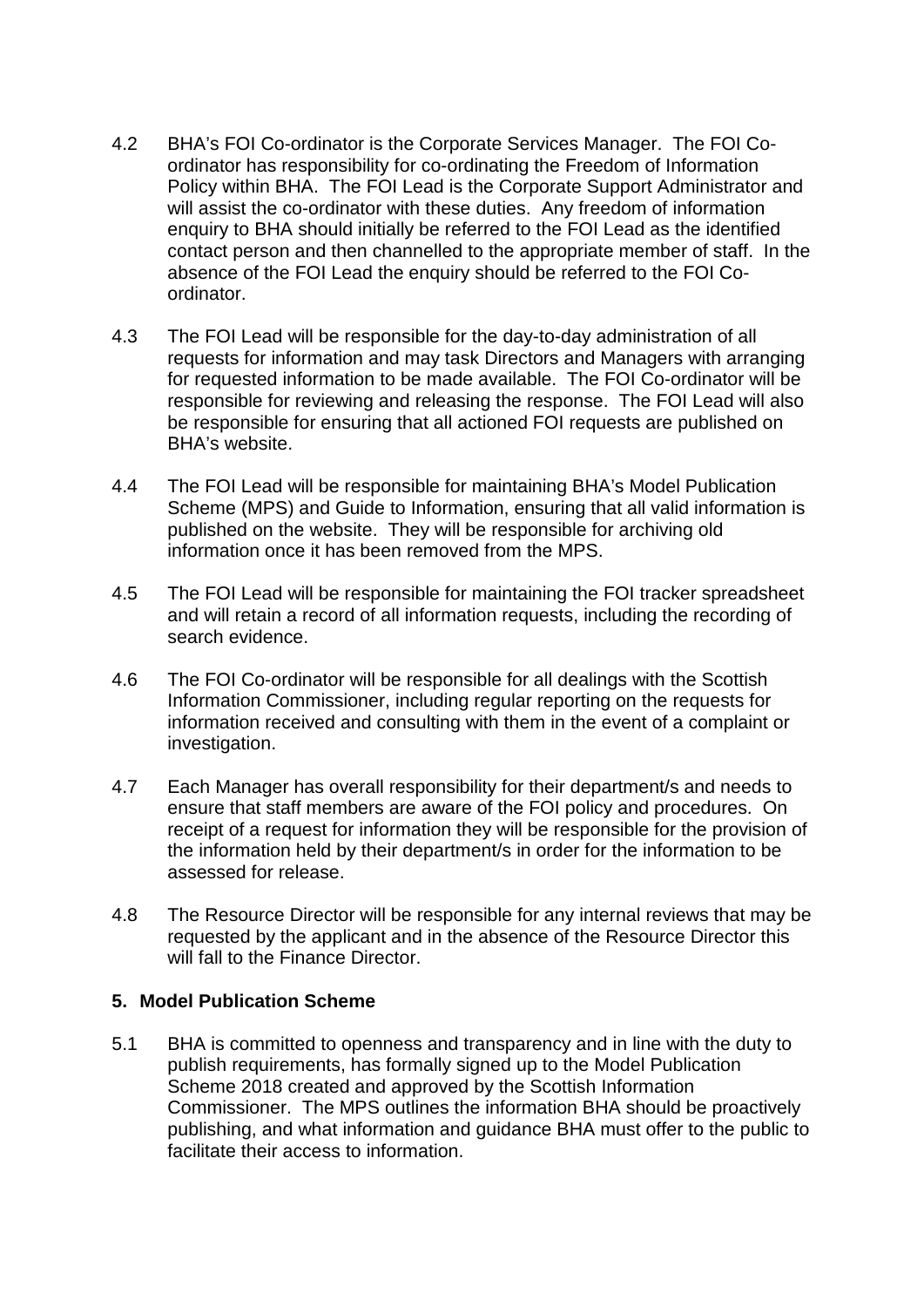- 5.2 BHA will publish all relevant classes of information, as defined by the MPS, on our website, alongside our Guide to Information which provides the public with an index to the information available, how to access it if it is not routinely published, what fees may be charged for accessing information and how to contact us should they wish to make a request or seek advice.
- 5.3 BHA will continue to update the Guide to Information when new information is published and will retain information for the current plus two financial years. Older information will be removed but retained for a period of **seven** financial years, to enable us to facilitate requests for information no longer on the guide.

#### **6. Freedom of Information Requests**

- 6.1 BHA will treat all requests for information fairly and without prejudice. There will be no consideration given to previous interaction with the requester save for cases of vexatious or repeated requests for information. Similarly, no consideration will be given towards the perceived motivations for the request for information.
- 6.2 BHA has 20 working days in which to respond to a valid request for information. There is a provision that will allow BHA to 'stop the clock' where it is necessary to seek clarification from the requester. This provision should not be used to stall the response or a means to avoid the 20 working day timescale.

If it is determined that a charge should be made for the provision of the information, it is permitted to 'stop the clock' until payment has been received.

# **7. Exemptions**

7.1 There are some exemptions within FOI legislation, where access to information can be denied. Those exemptions can be categorised as absolute and non-absolute.

|                | <b>Absolute Exemptions</b>                                       |  |  |  |  |  |  |  |  |
|----------------|------------------------------------------------------------------|--|--|--|--|--|--|--|--|
| Section 25     | Information otherwise accessible and available (e.g. published   |  |  |  |  |  |  |  |  |
|                | online)                                                          |  |  |  |  |  |  |  |  |
| Section 26     | Prohibitions on disclosure (e.g. would constitute a contempt of  |  |  |  |  |  |  |  |  |
|                | court to disclose)                                               |  |  |  |  |  |  |  |  |
| Section 36 (2) | Confidentiality (e.g. constitutes a breach of confidence         |  |  |  |  |  |  |  |  |
|                | actionable by a third party)                                     |  |  |  |  |  |  |  |  |
| Section 37     | <b>Court Records</b>                                             |  |  |  |  |  |  |  |  |
| Section 38     | Personal information (e.g. where the applicant is the subject of |  |  |  |  |  |  |  |  |
|                | the information requested, personal census information)          |  |  |  |  |  |  |  |  |

| <b>Non-absolute Exemptions</b> |                                                                                                                            |  |  |  |  |  |  |  |
|--------------------------------|----------------------------------------------------------------------------------------------------------------------------|--|--|--|--|--|--|--|
| Section 27                     | Information intended for future publication within 12 weeks                                                                |  |  |  |  |  |  |  |
| Section 28                     | Relations within the UK – prejudice relations between the UK,<br>including the Scottish Administration, and any other such |  |  |  |  |  |  |  |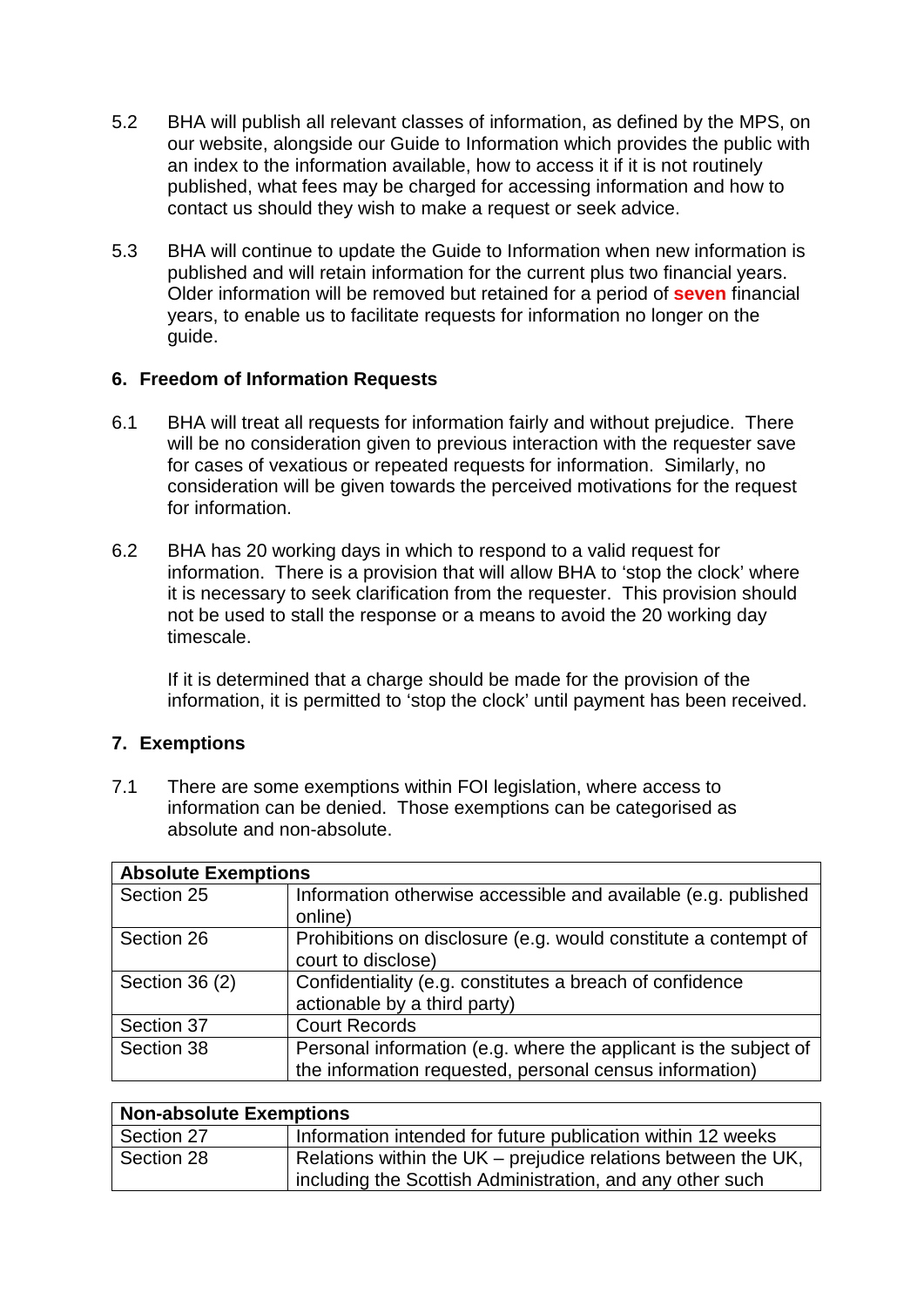|                   | administration.                                                    |
|-------------------|--------------------------------------------------------------------|
| Section 29        | Formulation of Sottish Administrative Policy – e.g. government     |
|                   | policy                                                             |
| Section 30        | Prejudice to the effective conduct of public affairs e.g.          |
|                   | prejudicial to the collective responsibility of Scottish Ministers |
| Section 31        | National security and defence                                      |
| Section 32        | <b>International Relations</b>                                     |
| Section 33        | Commercial interests and the economy e.g. trade secret, is         |
|                   | likely to prejudice substantially the commercial interests of any  |
|                   | person (including Scottish Public Authority)                       |
| Section 34        | Investigations by Scottish public authorities and proceedings      |
|                   | arising out of such investigations e.g. report to the Procurator   |
|                   | Fiscal concerning possible prosecution.                            |
| Section 35        | Law enforcement                                                    |
| Section 36(2)     | Confidentiality                                                    |
| Section 38 (1)(b) | <b>Personal Information</b>                                        |
| Section 39        | Health, safety and the environment e.g. likely to endanger the     |
|                   | physical or mental health or the safety of an individual.          |
| Section 40        | Audit functions e.g. prejudice the examination of the economy,     |
|                   | efficiency and effectiveness with which such local authorities     |
|                   | use their resources in discharging their functions.                |
| Section 41        | Communications with Her Majesty etc and Honours e.g.               |
|                   | communications with Her Majesty with other members of the          |
|                   | Royal Family or with the Royal household.                          |

7.2 Non-absolute exemptions are subject to the public interest test, which means the information can only be withheld if the public interest in maintaining the exemption outweighs the public interest in disclosing the information.

# **8. Vexatious or repeated requests**

- 8.1 There is no compulsion to comply with an FOI request if it is deemed to be vexatious in nature. There is no set test in place to determine what is and what is not vexatious but some factors to consider are:
	- Would the request cause a significant burden?
	- Is there no genuine purpose to making the request?
	- Is the request designed to cause disruption?
	- Is the request intended to harass staff?
	- Is the request inherently unreasonable?
- 8.2 Questions of whether a request is vexatious in nature should always be applicant blind, a request should not be denied purely on the grounds of previous unrelated behaviours. Generally, it would be wise to err on the side of not considering a request to be vexatious.

Repeated requests can be denied if the information previously provided, or circumstances justifying the denial of the previous request, have not changed.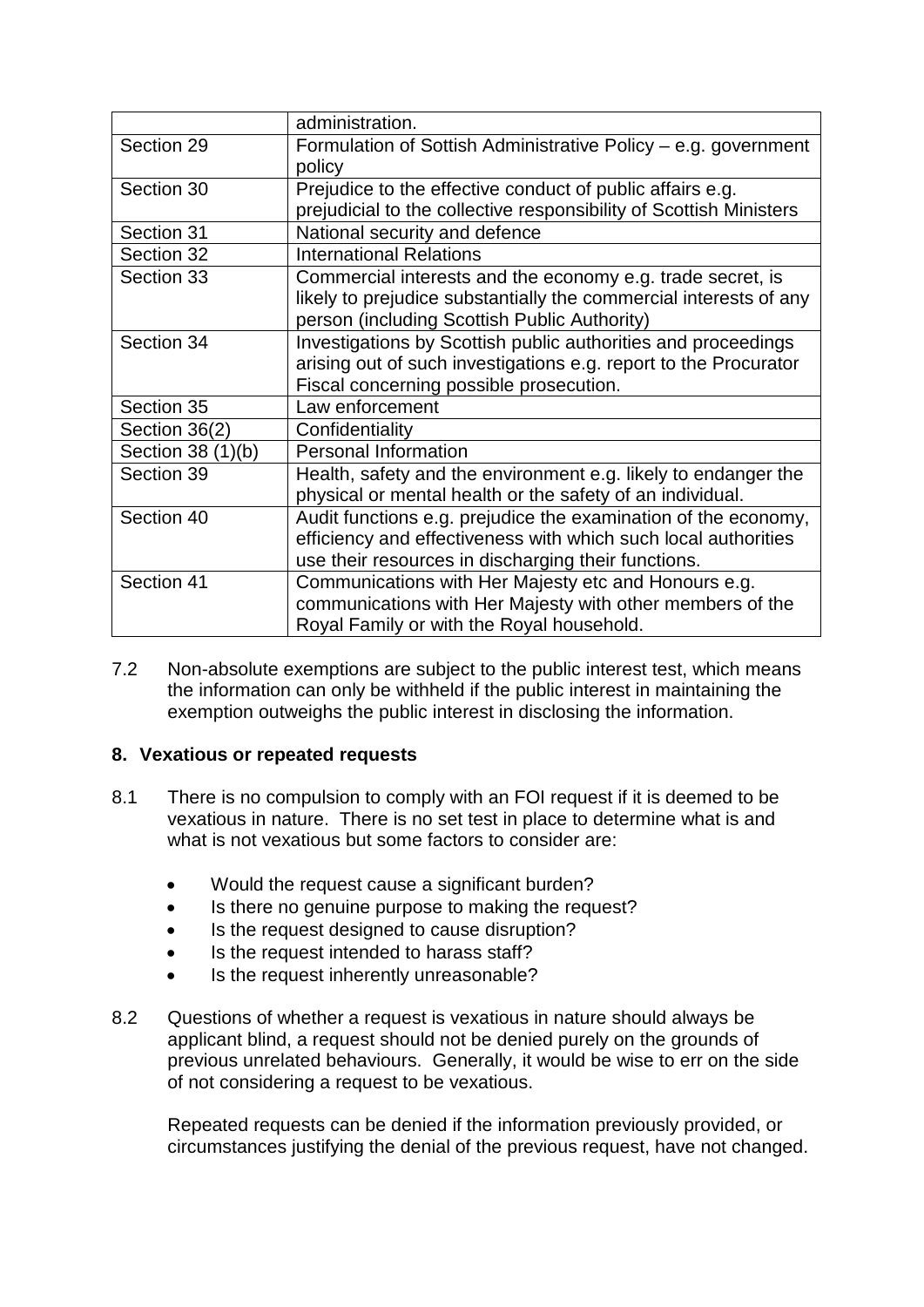## **9. Protecting commercial interests**

- 9.1 Under section 33 of FOISA we have the ability to deny the disclosure of information if it would prejudice the commercial interests of any person. For example, we have engaged in a tendering process and have appointed a contractor to carry out the work tendered for. If an unsuccessful contractor (or any other contractor working in the same line of work) were to submit an FOI request for information relating to the tender we would need to consider the commercial interests of the contractor. To provide this information may allow the requester to structure future tenders in a favourable way in order to make their bid more attractive and give a competitive advantage.
- 9.2 In such an instance we are advised to contact the successful contractor and seek their view as to what aspects of their tender they would consider to be commercially sensitive and would be against their commercial interest to provide to a competitor. It would then need to be determined whether the public interest in releasing the information outweighed the commercial interests of the successful contractor.

#### **10.Fees**

10.1 FOI legislation allows for the charging of a fee for access to information in specific circumstances. There are strict controls on how much can be charged and these are outlined in our Guide to Information.

#### **11.Accessing published information**

- 11.1 The Model Publication Scheme 2018 requires BHA to make certain categories of information available on our website. If a request for information that is routinely published under the MPS but the requester is unable to or does not want to access via the website and is unable or unwilling to travel to our offices to view the information in person we are able to charge a fee to provide the information in hard copy format.
- 11.2 In such circumstances BHA is entitled to recoup the cost of providing the hard copy of information. This will include the charging for the cost of printing/photocopying and the cost of postage. It is not permissible to charge any more than the costs to BHA to provide the information in this format.

#### **12.Accessing unpublished information**

- 12.1 When a request for information is made and the information is not available via the Model Publication Scheme, BHA is entitled to charge a fee for the work required to gather and provide the information.
- 12.2 The fee should be based on the costs incurred in the gathering of data. Costs include; photocopying/printing, postage and staff's time. Charges for staff time should be calculated per member of staff per hour they have spent based on their hourly salaried rate. It should be noted that this is capped at £15 per hour.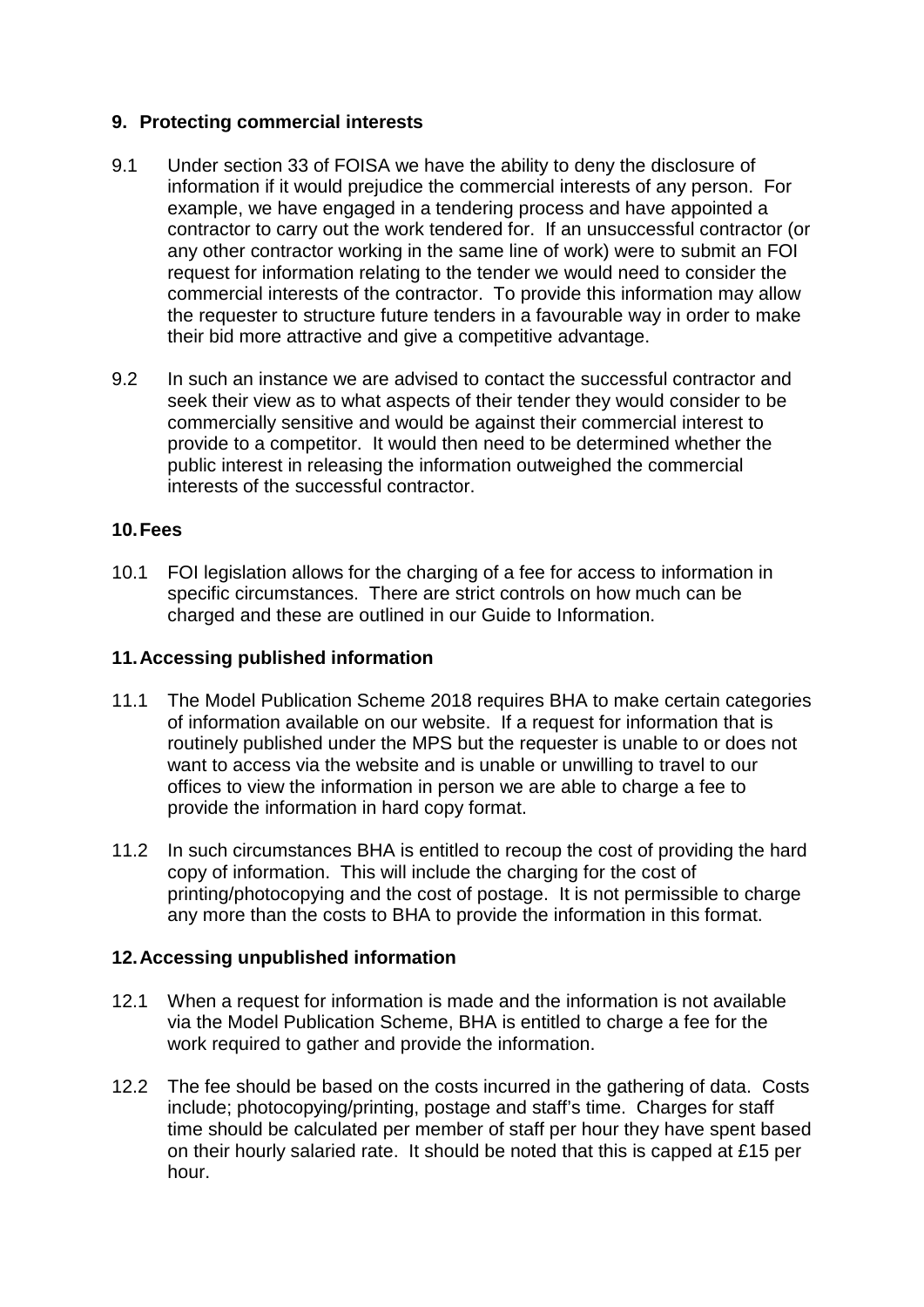12.3 If the total costs come to less than £100 then we are unable to charge a fee. If the total costs are between £100 and £600 then 10% of the cost can be charged. If the total costs are greater than £600 then there is cause to deny disclosure of information based on excessive cost. However, under our duty to advise and assist we should notify the requester of the cost involved and see if it is possible to amend the request to reduce the costs incurred.

## **13.Reporting to the Scottish Information Commissioner (SIC)**

13.1 The SIC requires BHA to report on a quarterly basis with details of the requests we have received. This is done via the SIC's online portal.

# **14.Appeals and Complaints**

- 14.1 A requester has the right to appeal if they are unhappy with the response received. In such an instance the requester has the right to ask for an internal review. This review must be carried out by someone other than the FOI Lead/Co-ordinator who collated and responded to the original request.
- 14.2 If the requester is still not satisfied with the response to their appeal, they should be advised of their right to take their appeal to the Scottish Information Commissioner, who on review will issue a 'decision notice' which may result in BHA to act within a given timeframe. Failure to comply with this 'decision notice' could result in the matter being escalated to the Court of Session.
- 14.3 If the requester has a complaint regarding any element of the Freedom of Information Policy or procedure this should be dealt with under the appropriate section of the complaints process.

# **15.Training**

- 15.1 BHA will provide all staff with appropriate training and guidance on the Freedom of Information (Scotland) Act 2002, its importance and their responsibilities in complying with the legislation.
- 15.2 New members of staff will be provided with an FOI briefing within their induction pack.

# **16.Data Protection**

16.1 BHA will comply with both the Data Protection Act 2018 and the General Data Protection Regulations. Our full privacy policy can be found on the BHA website – [www.berwickshirehousing.org.uk](http://www.berwickshirehousing.org.uk/)

# **17.Anti-Bribery**

17.1 BHA is committed to the highest standards of ethical conduct and integrity in all its activities and, to ensure compliance with the Bribery Act 2010, we have a Code of Conduct for all staff, Board Members and associated persons or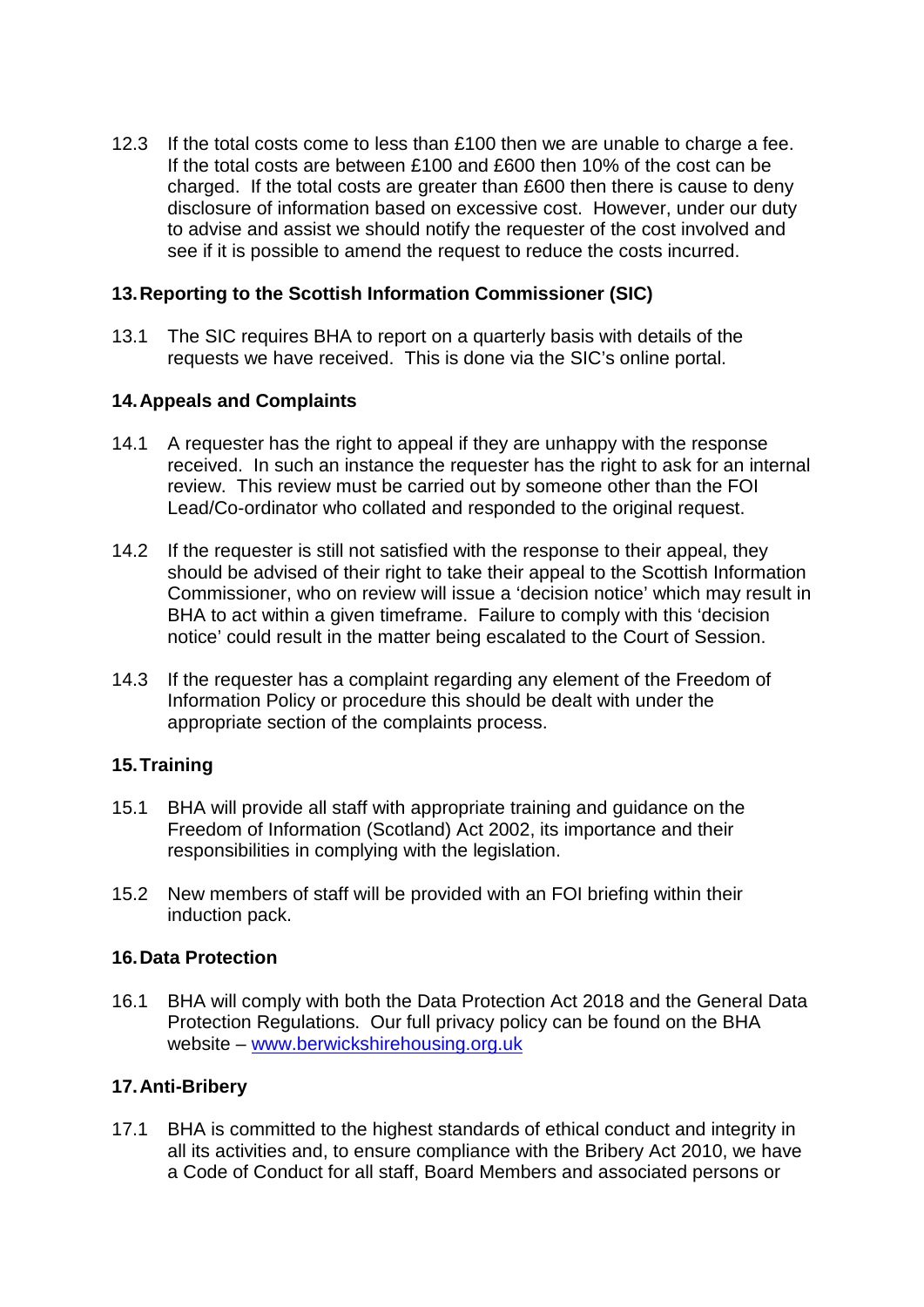organisations acting for or on behalf of BHA when undertaking any actions referred to in this policy.

## **18.Equality, Diversity & Inclusion**

- 18.1 BHA aims to promote equality and diversity and operate equal opportunities policies which inform all aspects of its business. It will ensure that is adheres to the Equality Act 2010 by being committed to equal and fair treatment for all and opposed to any form of unlawful discrimination.
- 18.2 As such, in considering this policy, no one will be treated differently or less favourably than others because of any of the protected characteristics as listed in the Equality Act 2010:
	- Disability
	- Gender
	- Gender reassignment
	- Pregnancy and maternity
	- Race, colour or nationality
	- Sexual orientation
	- Religion or belief
- 18.3 Or because of any other condition or characteristic which could place someone at a disadvantage were it to be taken into account, unless this can be objectively justified in terms of the legislation.
- 18.4 BHA will make reasonable adjustments for disabled people where necessary and possible to do so.
- 18.5 Upon request, BHA will make information available in alternative formats, such as large print, tape and braille to overcome communication barriers.

#### **19.Policy Review**

19.1 This policy will be reviewed every three years. The purpose of the review is to assess the policy's effectiveness and adhering to current legislation and good practice, as well as identify any changes which may be required.

#### **20.Documentary References**

20.1 In all BHA's official documents, where references are made to specific job titles, roles, groups or committees, such references shall be deemed to include any changes or amendments to these job titles, roles, groups or committees resulting from any restructuring or organisational changes made within the Association (or, where this policy also applies to another member of the BHA group, made within that group member) between document reviews.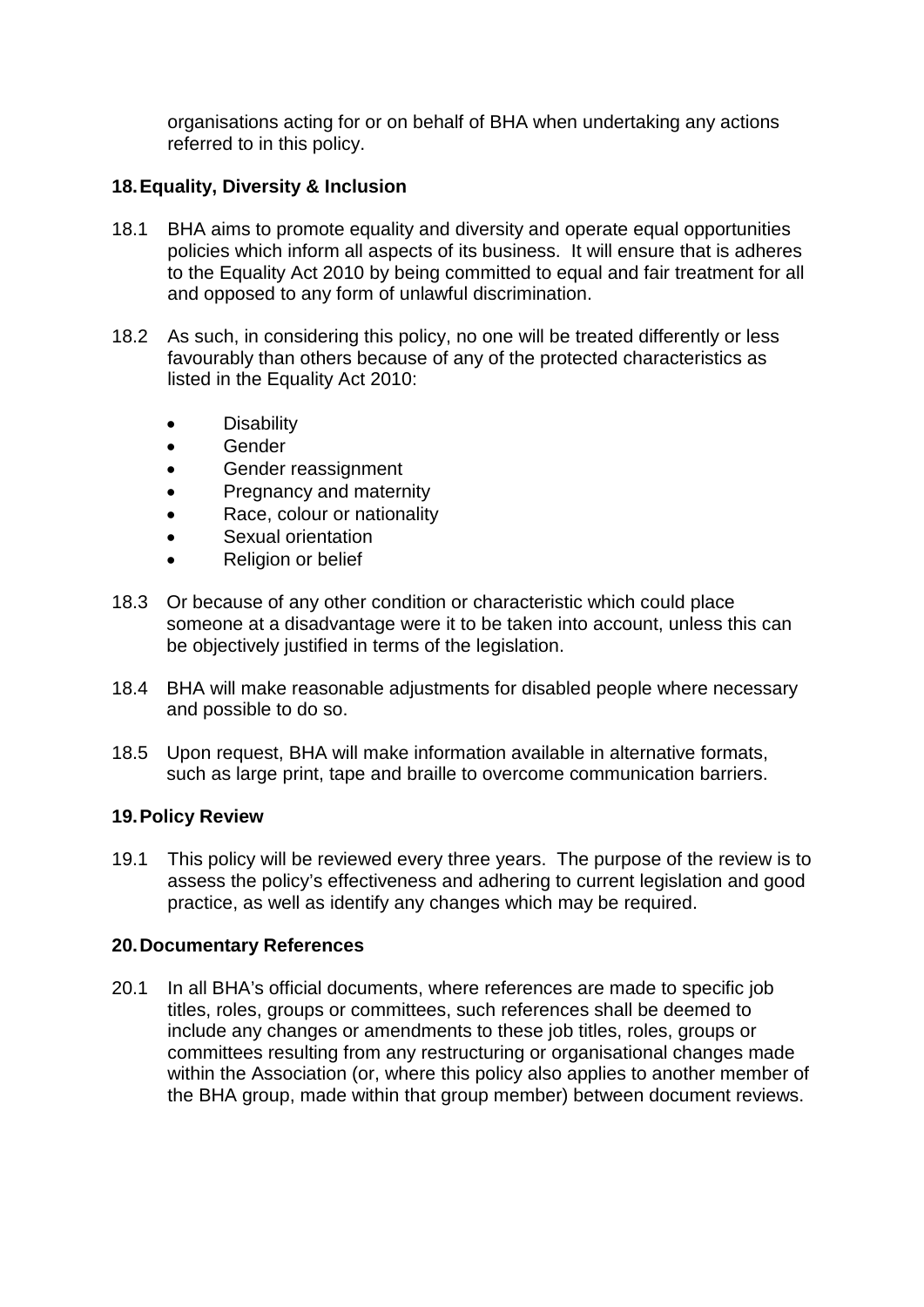|               | <b>Document overview</b> |                                                                                                                 | <b>Retention Schedule</b>   |                                                                                         |                                                                              |                                                |                               |
|---------------|--------------------------|-----------------------------------------------------------------------------------------------------------------|-----------------------------|-----------------------------------------------------------------------------------------|------------------------------------------------------------------------------|------------------------------------------------|-------------------------------|
| Reference     | <b>Function</b>          | <b>Record type</b>                                                                                              | <b>Retention</b><br>trigger | <b>Minimum</b><br>statutory<br>retention<br>period                                      | Recommended<br>retention period                                              | <b>Action at end of</b><br>retention<br>period | Retent<br>ion<br>source       |
| 1. Governance |                          |                                                                                                                 |                             |                                                                                         |                                                                              |                                                |                               |
| 1.1           | Governance               | Organisation wide<br>Corporate Plans,<br>Policies, Business<br>Continuity, Risk<br>Management and<br>Strategies | Superseded<br>document      | N/A                                                                                     | 1 year after<br>superseded (longer if<br>required for<br>historical reasons) | Securely<br>Destroy                            |                               |
| $1.2$         | Governance               | Governance<br>documentation                                                                                     |                             | N/A                                                                                     | Life of company                                                              | Securely<br>Destroy                            |                               |
| 1.3           | Governance               | Constitution, Aims<br>and Objectives                                                                            |                             | Life of company                                                                         | Life of company                                                              | Securely<br>Destroy                            |                               |
| 1.4           | Governance               | Record of HMRC<br>confirmation of<br>charitable status                                                          | End of<br>financial year    | Minimum 1 year to end of<br>financial year - required for<br>Annual Return as a minimum | Life of company                                                              | Securely<br>Destroy                            | <b>ICSA</b>                   |
| 1.5           | Governance               | Record of<br>charitable<br>registration                                                                         |                             | Life of company                                                                         | Life of company                                                              | Securely<br>Destroy                            | <b>ICSA</b>                   |
| 1.6           | Governance               | Certificate of<br>Incorporation                                                                                 |                             | Life of company                                                                         | Life of company                                                              | Securely<br>Destroy                            | Companies Act 2006 section 15 |
| 1.7           | Governance               | Memorandum of<br>Association                                                                                    |                             | Life of company                                                                         | Life of company                                                              | Securely<br>Destroy                            | Companies Act 2006 section 32 |
| 1.8           | Governance               | Articles of<br>Association/ Model<br>Rules                                                                      |                             | Life of company                                                                         | Life of company                                                              | Securely<br>Destroy                            | Companies Act 2006 section 32 |
| 1.9           | Governance               | Certificate of<br>registration with                                                                             |                             | Life of company                                                                         | Life of company                                                              | Securely<br>Destroy                            | <b>ICSA</b>                   |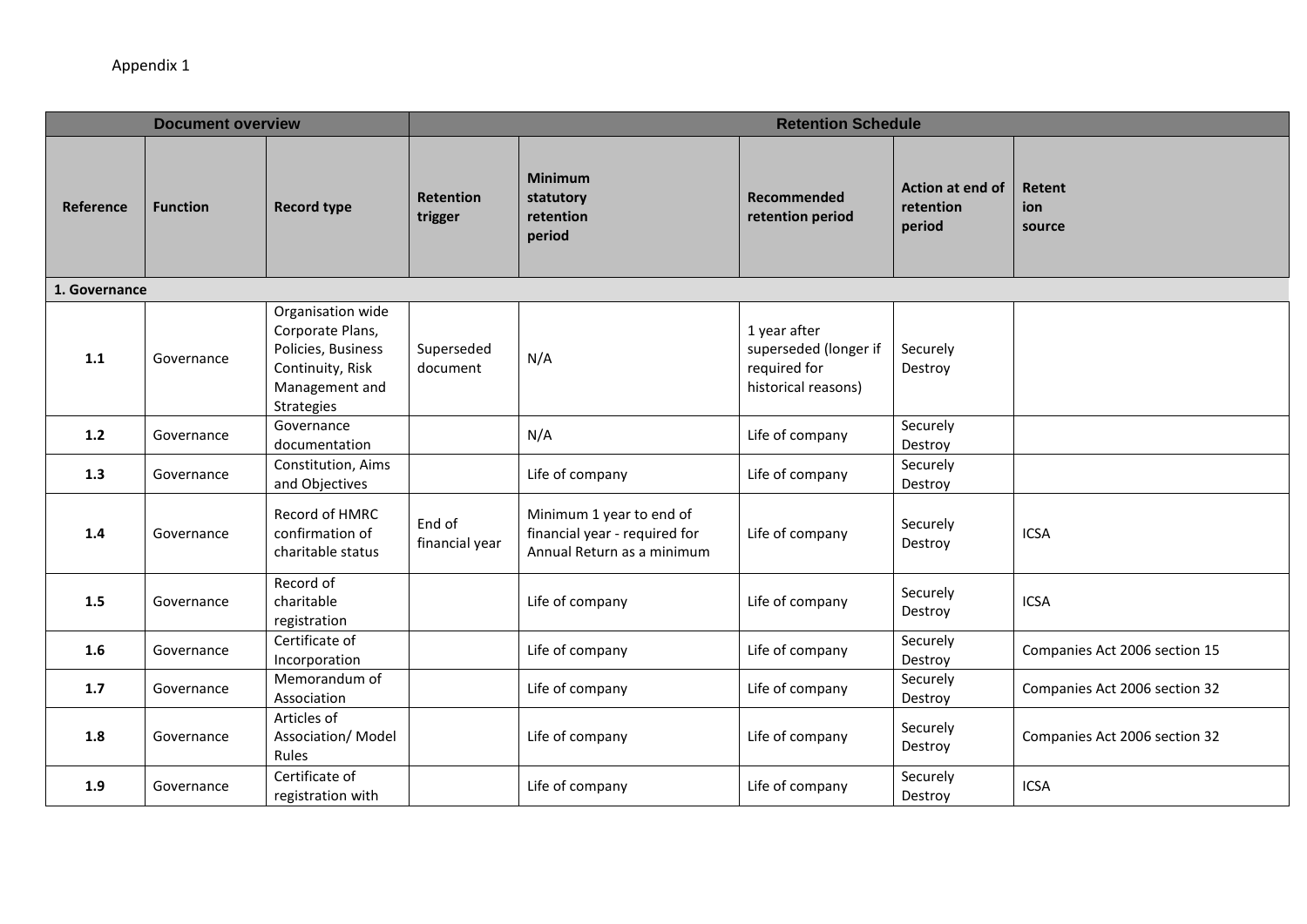|                    |                    | housing regulator                                                                                                    |                      |                                                                                                                                         |                                                          |                     |                                                                                                                                                                                                                                         |
|--------------------|--------------------|----------------------------------------------------------------------------------------------------------------------|----------------------|-----------------------------------------------------------------------------------------------------------------------------------------|----------------------------------------------------------|---------------------|-----------------------------------------------------------------------------------------------------------------------------------------------------------------------------------------------------------------------------------------|
| 1.10               | Governance         | Record of<br>registration and<br>certificate of<br>incorporation for<br>change of name                               |                      | Life of company                                                                                                                         | Life of company                                          | Securely<br>Destroy | Companies Act 2006 section 80                                                                                                                                                                                                           |
| 1.11               | Governance         | Registration<br>documentation<br>(Co-operative and<br><b>Community Benefit</b><br>Societies)                         |                      | Life of company                                                                                                                         | Life of company                                          | Securely<br>Destroy | Co-operative and Community Benefit<br>Societies Act 2014 section 3                                                                                                                                                                      |
| 1.12               | Governance         | <b>Internal Audit</b><br>correspondence,<br>terms of reference,<br>meeting minutes,<br>related papers and<br>reports | After audit          | N/A                                                                                                                                     | 5 years                                                  | Securely<br>Destroy |                                                                                                                                                                                                                                         |
| 1.13               | Governance         | Board member<br>documents-apt<br>letters, SLAs, bank<br>details etc.                                                 | Membership<br>ceases | 6 years after board membership<br>ceases though some details<br>should be destroyed when<br>membership ceases e.g. bank<br>details etc. | 6 years                                                  | Securely<br>Destroy | GDPR Article 5(1) (e) requires that<br>personal data shall be kept in a form<br>which permits identification of data<br>subjects for no longer than is necessary<br>CA 2006 recommendation for docs post<br>termination of directorship |
| 2. Data Governance |                    |                                                                                                                      |                      |                                                                                                                                         |                                                          |                     |                                                                                                                                                                                                                                         |
| 2.1                | Data<br>Governance | Emails                                                                                                               | No longer<br>active  | receipt of email                                                                                                                        | Archived after 6<br>months<br>Destroyed after 2<br>years | Securely<br>Destroy | Ofcom<br>National archive guidance ranges from<br>90 days to four years.                                                                                                                                                                |
| 2.2                | Data<br>Governance | CCTV                                                                                                                 | Date of<br>recording | Minimum time necessary                                                                                                                  | 30 days                                                  | Securely<br>Destroy | <b>DPA</b>                                                                                                                                                                                                                              |
| 2.3                | Data<br>Governance | Call Recordings                                                                                                      | Date of<br>recording | Minimum time necessary                                                                                                                  | 6 months                                                 | Securely<br>Destroy | FCA Handbook, conduct of business 11.8                                                                                                                                                                                                  |
| 2.4                | Data               | Data Subject Access                                                                                                  | Data sent            | 6 months                                                                                                                                | 1 year                                                   | Securely            | ICo                                                                                                                                                                                                                                     |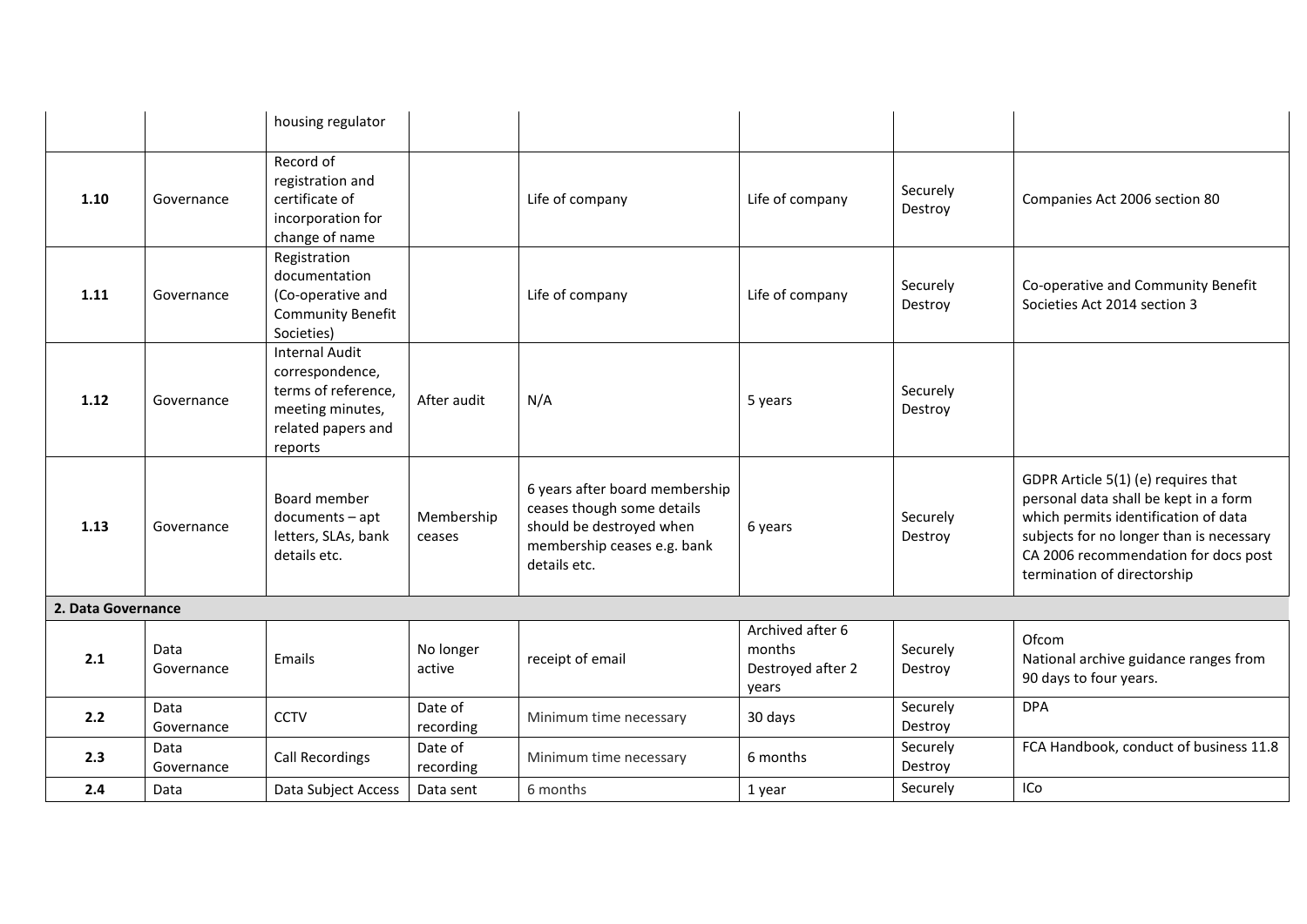|             | Governance         | Requests                                                                   |                      |                                                                                  |                                                                                     | Destroy             |                                           |
|-------------|--------------------|----------------------------------------------------------------------------|----------------------|----------------------------------------------------------------------------------|-------------------------------------------------------------------------------------|---------------------|-------------------------------------------|
| 2.5         | Data<br>Governance | Films / Videos                                                             | Date of<br>recording | Minimum time necessary                                                           | 3 years                                                                             | Securely<br>Destroy |                                           |
| 2.6         | Data<br>Governance | Data Breach<br>Records                                                     | Date of<br>recording | N/A                                                                              | 6 years                                                                             | Securely<br>Destroy |                                           |
| 2.7         | Data<br>Governance | Fraud Records                                                              | Date of<br>recording | 6 years                                                                          | 6 years                                                                             | Securely<br>Destroy | <b>FCA Handbook</b>                       |
| 2.8         | Data<br>Governance | Data Subject Access<br>Requests                                            | Data sent            | 6 months                                                                         | 1 year                                                                              | Securely<br>Destroy | ICO                                       |
| 3. Meetings |                    |                                                                            |                      |                                                                                  |                                                                                     |                     |                                           |
| 3.1         | Meetings           | Notice of meetings                                                         |                      | N/A                                                                              | 6 years                                                                             | Securely<br>Destroy |                                           |
| 3.2         | Meetings           | <b>Executive meeting</b><br>agendas, papers,<br>minutes and<br>resolutions |                      | N/A                                                                              | 10 years                                                                            | Securely<br>Destroy |                                           |
| 3.3         | Meetings           | Board and<br>Committee meeting<br>minutes and<br>resolutions               | Date of<br>meeting   | 10 years from the date of the<br>meeting of extant company or<br>life of company | 10 years from the<br>date of the meeting<br>of extant company or<br>life of company | Securely<br>Destroy | Companies Act 2006 section 248 and<br>249 |
| 3.4         | Meetings           | Board and<br>Committee meeting<br>agendas and papers                       | Date of<br>meeting   | 10 years from the date of the<br>meeting of extant company or<br>life of company | 10 years from the<br>date of the meeting<br>of extant company or<br>life of company | Securely<br>Destroy | Companies Act 2006 section 248 and<br>250 |
| 3.5         | Meetings           | Shareholder<br>meeting minutes<br>and resolutions                          | Date of<br>meeting   | Life of company                                                                  | Life of company                                                                     | Securely<br>Destroy | Companies Act 2006 section 356            |
| 3.6         | Meetings           | Shareholder<br>meeting agendas<br>and papers                               | Date of<br>meeting   | N/A                                                                              | Life of company                                                                     | Securely<br>Destroy |                                           |
| 3.7         | Meetings           | Minutes and<br>resolutions of<br>trustees (charities)                      | Date of<br>meeting   | Life of company                                                                  | Life of company                                                                     | Securely<br>Destroy | Charity Commission requirement CC48       |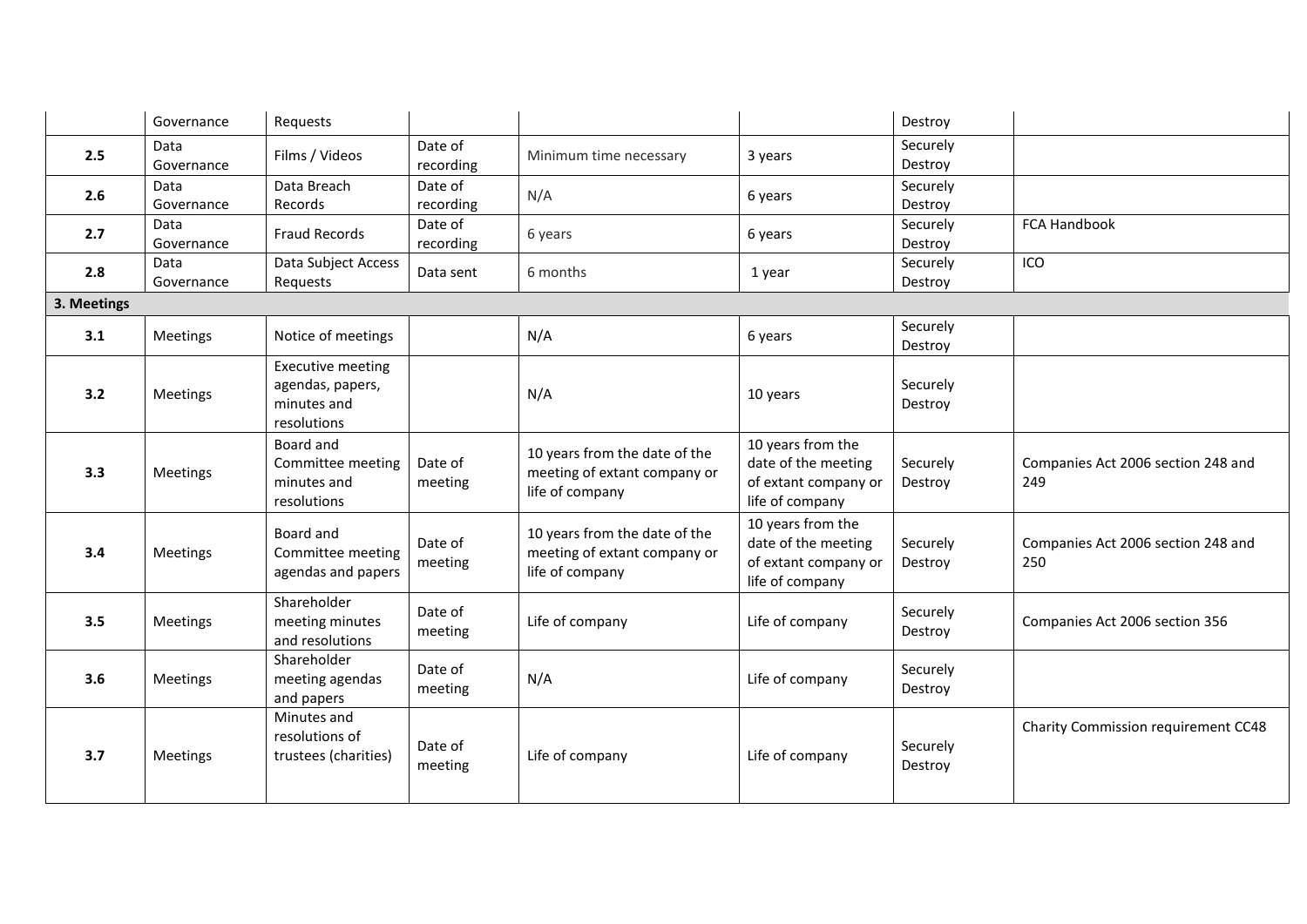| 4. Regulations and Statutory Returns |                                         |                                                                            |                      |                                        |                                        |                     |                                                                                                                                      |  |  |
|--------------------------------------|-----------------------------------------|----------------------------------------------------------------------------|----------------------|----------------------------------------|----------------------------------------|---------------------|--------------------------------------------------------------------------------------------------------------------------------------|--|--|
| 4.1                                  | Regulations and<br>Statutory<br>Returns | Audited financial<br>statements                                            | Submission           | Minimum of 3 years                     | 6 years                                | Securely<br>Destroy | Companies Act 2006 section 388 and<br>Professional Standards Authority and<br>National Archives recommendations for<br>best practice |  |  |
| 4.2                                  | Regulations and<br>Statutory<br>Returns | Sealing register                                                           |                      | Life of company                        | Life of company                        | Securely<br>Destroy | Companies Act 1985                                                                                                                   |  |  |
| 4.3                                  | Regulations and<br>Statutory<br>Returns | <b>Annual Statutory</b><br>Returns to the<br>Regulator                     | Submission           | Minimum of 1 year from<br>submission   | Life of company                        | Securely<br>Destroy | Co-operative and Community Benefit<br>Societies Act 2014 section 90                                                                  |  |  |
| 4.4                                  | Regulations and<br>Statutory<br>Returns | Register of<br>directors and<br>secretaries                                |                      | Life of company                        | Life of company                        | Securely<br>Destroy | Companies Act 2006 section 162                                                                                                       |  |  |
| 4.5                                  | Regulations and<br>Statutory<br>Returns | Register of<br>shareholding<br>members                                     |                      | Life of company                        | Life of company                        | Securely<br>Destroy | Companies Act 2006 section 113                                                                                                       |  |  |
| 4.6                                  | Regulations and<br>Statutory<br>Returns | Register of share<br>certificates                                          |                      | Life of company                        | Life of company                        | Securely<br>Destroy | Companies Act 1984 s.325                                                                                                             |  |  |
| 4.7                                  | Regulations and<br>Statutory<br>Returns | Declarations of<br>interest                                                |                      | Life of company                        | Life of company                        | Securely<br>Destroy | Company Act 2006 section 177 (implied)                                                                                               |  |  |
| 4.8                                  | Regulations and<br>Statutory<br>Returns | List of members<br>(Communities &<br>Benefit Society')                     |                      | Life of company                        | Life of company                        | Securely<br>Destroy | <b>Registrar of Friendly Societies</b>                                                                                               |  |  |
| 4.9                                  | Regulations and<br>Statutory<br>Returns | Nursing home and<br>residential care<br>homes registration<br>certificates | End of<br>management | N/A                                    | 7 years following end<br>of management | Securely<br>Destroy | <b>Care Quality Commission Guidelines</b>                                                                                            |  |  |
| 4.10                                 | Regulations and<br>Statutory<br>Returns | Nursing home and<br>residential care<br>homes inspection<br>reports        | End of<br>management | 7 years following end of<br>management | 7 years following end<br>of management | Securely<br>Destroy | Care Quality Commission Guidelines and<br>Limitation Act 1980                                                                        |  |  |
| 5. Strategic Management              |                                         |                                                                            |                      |                                        |                                        |                     |                                                                                                                                      |  |  |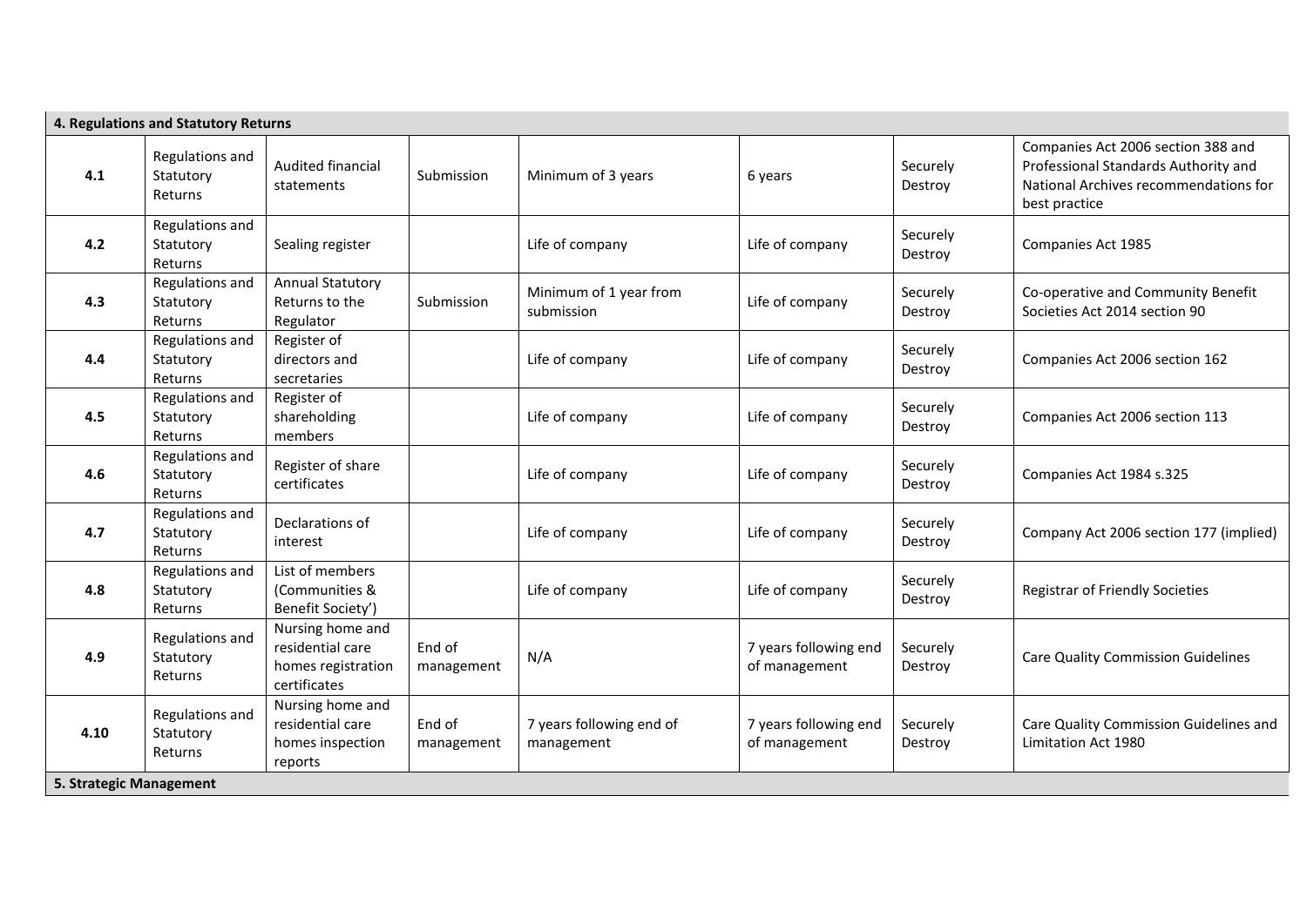| 5.1          | Strategic | <b>Business Plans and</b><br>supporting<br>documentation                                                                                                                                                                                                                                                                                                                                                                | End of<br><b>Business Plan</b><br>Period | N/A             | 5 years         | Securely<br>Destroy  |                                                                                                                                                                                                                                                                                                                                                                                                          |
|--------------|-----------|-------------------------------------------------------------------------------------------------------------------------------------------------------------------------------------------------------------------------------------------------------------------------------------------------------------------------------------------------------------------------------------------------------------------------|------------------------------------------|-----------------|-----------------|----------------------|----------------------------------------------------------------------------------------------------------------------------------------------------------------------------------------------------------------------------------------------------------------------------------------------------------------------------------------------------------------------------------------------------------|
| 6. Insurance |           |                                                                                                                                                                                                                                                                                                                                                                                                                         |                                          |                 |                 |                      |                                                                                                                                                                                                                                                                                                                                                                                                          |
| 6.1          | Insurance | Current/former<br>policies:<br>- crime cover<br>- engineering<br>inspection<br>- motor insurance<br>- property damage<br>- loss of<br>commercial rent<br>- housing contents<br>- office contents<br>- works in progress<br>cover<br>- business<br>interruption cover<br>- all risks cover<br>- engineering<br>insurance<br>- personal accident<br>for staff<br>- professional<br>indemnity<br>- crime/fidelity<br>cover | End of policy<br>term                    | Life of company | Life of company | Review               | Limitation can commence from<br>knowledge of potential claim and not<br>necessarily the cause of the claim.<br>N.B. Housing Association Boards must<br>annually reaffirm formally their<br>continuation of the Voluntary Board<br>Members Liability Policy (automatically<br>provided via NHF membership). NCVO (<br>National Council for Voluntary<br>Organisations) recommends 3 years<br>after lapse. |
| 6.2          | Insurance | Certificate of<br>Employers' Liability<br>Insurance                                                                                                                                                                                                                                                                                                                                                                     | End of policy<br>term                    | N/A             | 40 years        | Offer to<br>Archives | 2008 regulations removed requirement<br>to retain for 40 years but need to be<br>mindful of 'long tail' industrial disease<br>claims, etc.                                                                                                                                                                                                                                                               |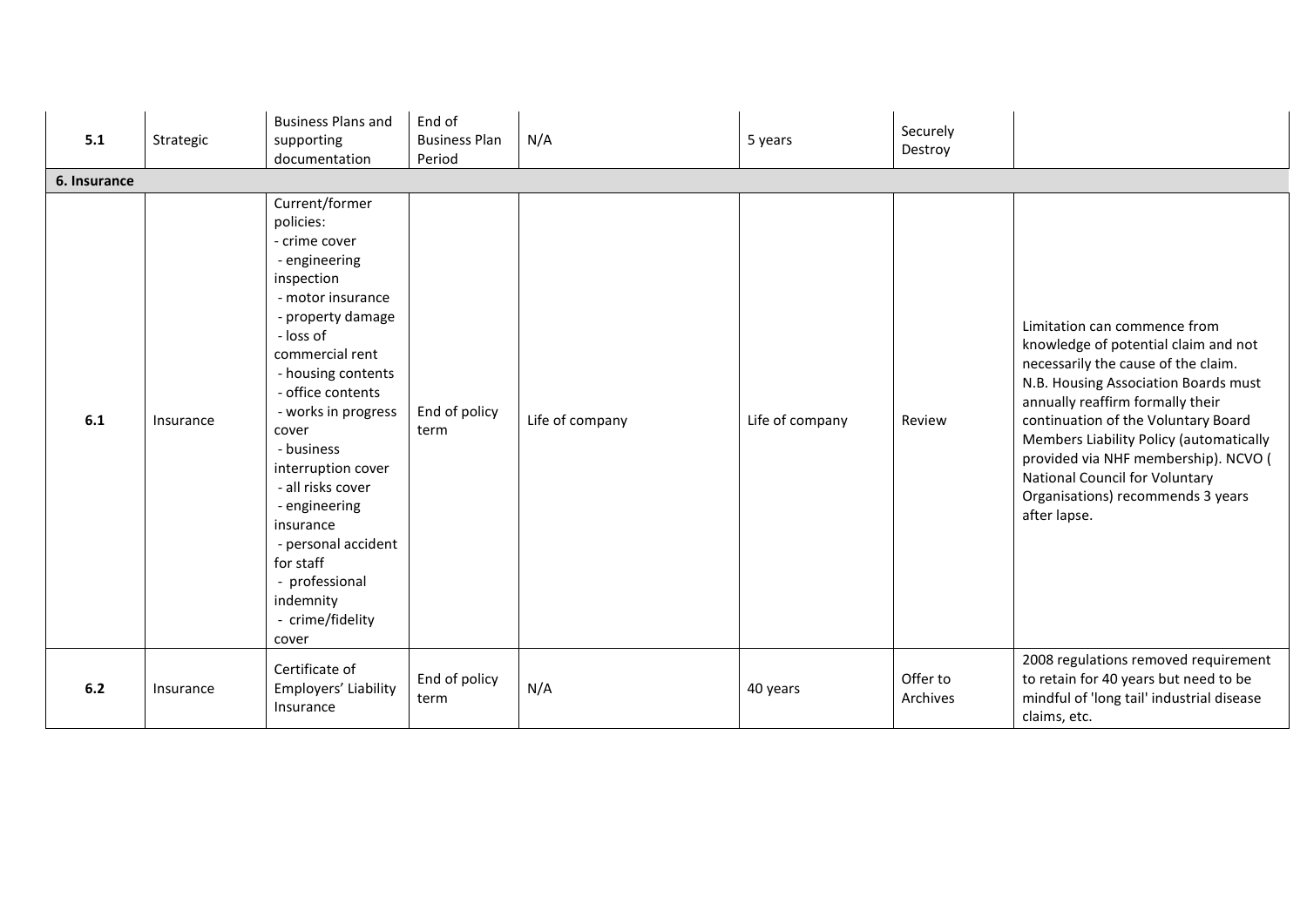| 6.3        | Insurance                                         | Annual Insurance<br>schedule                                                                                               | End of year                     | N/A     | Life of company                        | Securely<br>Destroy | As current and former policies are kept<br>permanently (above), schedules should<br>be too.<br>Best practice                                                                              |
|------------|---------------------------------------------------|----------------------------------------------------------------------------------------------------------------------------|---------------------------------|---------|----------------------------------------|---------------------|-------------------------------------------------------------------------------------------------------------------------------------------------------------------------------------------|
| 6.4        | Insurance                                         | Claims and related<br>correspondence                                                                                       | End of<br>settlement            | N/A     | 2 years                                | Securely<br>Destroy | Zurich Municipal recommendation.<br>NCVO recommends 3 years after<br>settlement                                                                                                           |
| 6.5        | Insurance                                         | Indemnities and<br>guarantees                                                                                              | End of policy<br>term           | N/A     | 6 years after expiry                   | Securely<br>Destroy | Limitations Act 1980, Limitation for legal<br>proceedings. 12 years if related to land.                                                                                                   |
| 6.6        | Insurance                                         | Group health<br>policies                                                                                                   | End of<br>benefits              | N/A     | 12 years after<br>cessation of benefit | Securely<br>Destroy |                                                                                                                                                                                           |
| 7. Finance |                                                   |                                                                                                                            |                                 |         |                                        |                     |                                                                                                                                                                                           |
| 7.1        | Finance                                           | Accounting records<br>for Limited<br>Company                                                                               |                                 | 6 years | 6 years                                | Securely<br>Destroy | Companies Act Section 388 recommends<br>3 years. Taxes Management Act 1970<br>(TMA) Sec20 (Taxes Management Act<br>1970) may require any documents<br>relating to tax over 6 (plus) years |
| 7.2        | Finance                                           | Accounting records<br>for Communities &<br>Benefit Society'<br>Society or Charity                                          |                                 | N/A     | 6 years                                | Securely<br>Destroy |                                                                                                                                                                                           |
| 7.3        | Finance -<br>Cheques and<br>associated<br>records | Cash books/sheets                                                                                                          | End of<br><b>Financial Year</b> | 6 years | 6 years                                | Securely<br>Destroy | HM treasury guidelines, National Audit<br>Office advice                                                                                                                                   |
| 7.4        | Finance -<br>Cheques and<br>associated<br>records | Petty cash<br>records/books/she<br>ets<br>Postage/courier<br>account/cash<br>records<br>Register of postage<br>expenditure | End of<br><b>Financial Year</b> | 2 years | 2 years                                | Securely<br>Destroy | HM treasury guidelines, National Audit<br>Office advice                                                                                                                                   |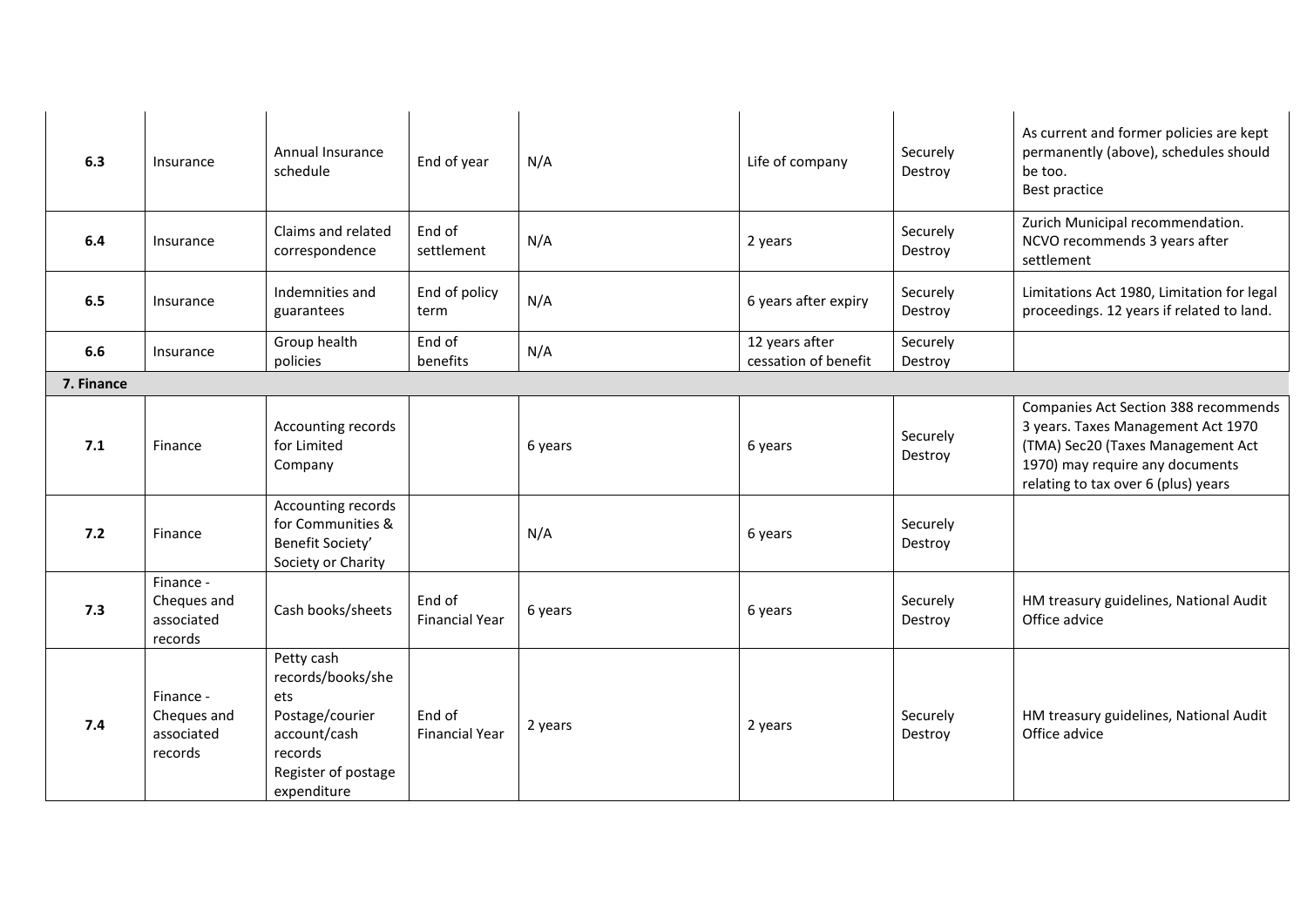|      |                                                   | Postage paid record<br>Postage books<br>sheets                                                                                                        |                                 |         |         |                     |                                                         |
|------|---------------------------------------------------|-------------------------------------------------------------------------------------------------------------------------------------------------------|---------------------------------|---------|---------|---------------------|---------------------------------------------------------|
| 7.5  | Finance -<br>Cheques and<br>associated<br>records | Creditors' history<br>records                                                                                                                         | End of<br><b>Financial Year</b> | 6 years | 6 years | Securely<br>Destroy | HM treasury guidelines, National Audit<br>Office advice |
| 7.6  | Finance -<br>Cheques and<br>associated<br>records | Statements of<br>accounts<br>outstanding orders                                                                                                       | End of<br><b>Financial Year</b> | 2 years | 2 years | Securely<br>Destroy | HM treasury guidelines, National Audit<br>Office advice |
| 7.7  | Finance -<br>Cheques and<br>associated<br>records | Vouchers - claims<br>for payment,<br>purchase orders,<br>requisition for<br>goods and services,<br>accounts payable,<br>invoices and so on            | End of<br><b>Financial Year</b> | 6 years | 6 years | Securely<br>Destroy | HM treasury guidelines, National Audit<br>Office advice |
| 7.8  | Finance -<br>Cheques and<br>associated<br>records | Wages/salaries<br>vouchers                                                                                                                            | End of<br><b>Financial Year</b> | 6 years | 6 years | Securely<br>Destroy | HM treasury guidelines, National Audit<br>Office advice |
| 7.9  | Finance -<br>Cheques and<br>associated<br>records | General and<br>subsidiary ledgers<br>produced for the<br>purposes of<br>preparing certified<br>financial<br>statements or<br>published<br>information | End of<br><b>Financial Year</b> | 6 years | 6 years | Securely<br>Destroy | HM treasury guidelines, National Audit<br>Office advice |
| 7.10 | Finance -<br>Expenditure<br>records               | Cash books/sheets                                                                                                                                     | End of<br><b>Financial Year</b> | 6 years | 6 years | Securely<br>Destroy | HM treasury guidelines, National Audit<br>Office advice |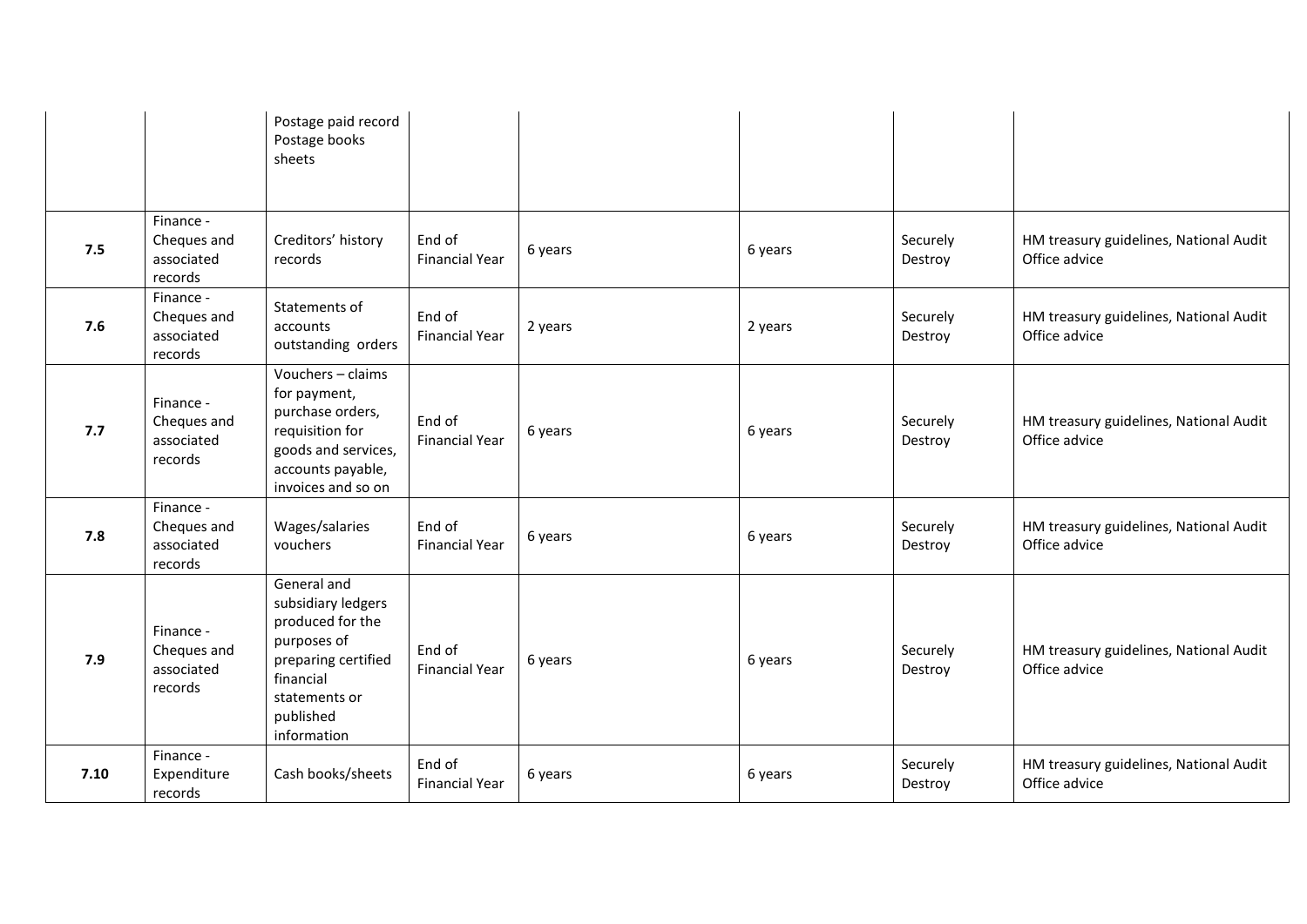| 7.11 | Finance -<br>Expenditure<br>records          | Other ledgers (such<br>as contracts, costs,<br>purchases)                                                                                                                        | End of<br><b>Financial Year</b> | 2 years | 2 years | Securely<br>Destroy | HM treasury guidelines, National Audit<br>Office advice |
|------|----------------------------------------------|----------------------------------------------------------------------------------------------------------------------------------------------------------------------------------|---------------------------------|---------|---------|---------------------|---------------------------------------------------------|
| 7.12 | Finance -<br>Expenditure<br>records          | Journals - prime<br>records for the<br>raising of charges                                                                                                                        | End of<br><b>Financial Year</b> | 6 years | 6 years | Securely<br>Destroy | HM treasury guidelines, National Audit<br>Office advice |
| 7.13 | Finance -<br>Expenditure<br>records          | Journals - routine<br>adjustments                                                                                                                                                | End of<br><b>Financial Year</b> | 2 years | 2 years | Securely<br>Destroy | HM treasury guidelines, National Audit<br>Office advice |
| 7.14 | Finance -<br>Expenditure<br>records          | Trial balances -<br>Year-end balances,<br>reconciliations and<br>variations to<br>support ledger<br>balances and<br>published accounts                                           | End of<br><b>Financial Year</b> | 6 years | 6 years | Securely<br>Destroy | HM treasury guidelines, National Audit<br>Office advice |
| 7.15 | Finance -<br>Receipts and<br>revenue records | Receipt<br>books/butts<br>Office copies of<br>receipts - cashiers',<br>cash register, fines<br>and costs, sale of<br>publications,<br>general receipt<br>books/butts/<br>records | End of<br><b>Financial Year</b> | 6 years | 6 years | Securely<br>Destroy | HM treasury guidelines, National Audit<br>Office advice |
| 7.16 | Finance -<br>Receipts and<br>revenue records | Postal remittance<br>books/records                                                                                                                                               | End of<br><b>Financial Year</b> | 6 years | 6 years | Securely<br>Destroy | HM treasury guidelines, National Audit<br>Office advice |
| 7.17 | Finance -<br>Receipts and<br>revenue records | Receipt<br>books/records for<br>imposts (such as<br>stamp duty, VAT<br>receipt books)                                                                                            | End of<br><b>Financial Year</b> | 6 years | 6 years | Securely<br>Destroy | HM treasury guidelines, National Audit<br>Office advice |
| 7.18 | Finance -<br>Receipts and                    | Cash registers -<br>Copies of forms,                                                                                                                                             | End of<br><b>Financial Year</b> | 6 years | 6 years | Securely<br>Destroy | HM treasury guidelines, National Audit<br>Office advice |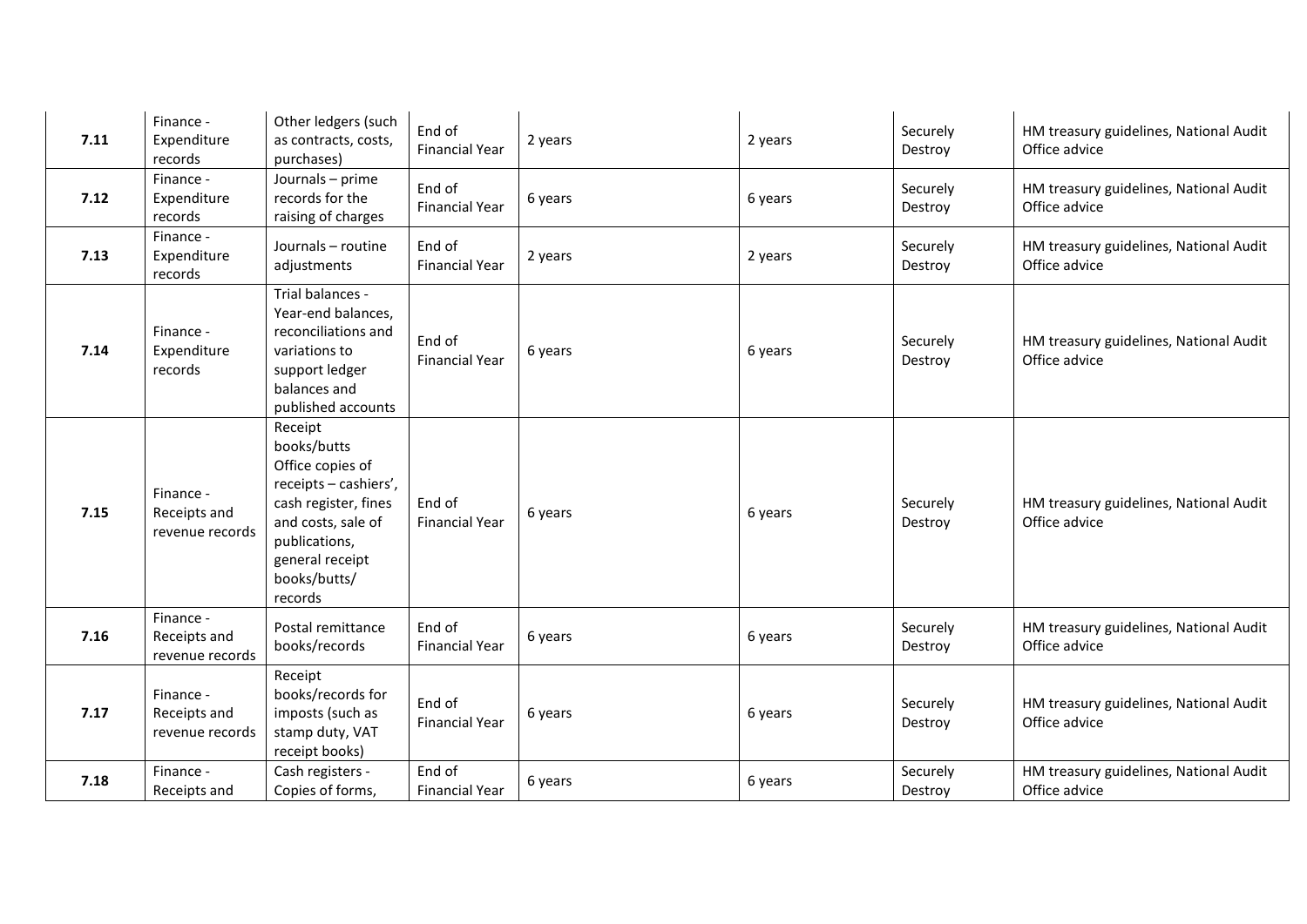|      | revenue records                              | Reconciliation<br>sheets                                                                                                                                                                                                |                                 |         |         |                     |                                                         |
|------|----------------------------------------------|-------------------------------------------------------------------------------------------------------------------------------------------------------------------------------------------------------------------------|---------------------------------|---------|---------|---------------------|---------------------------------------------------------|
| 7.19 | Finance -<br>Receipts and<br>revenue records | Audit rolls,<br>Summaries/analysis<br>records                                                                                                                                                                           | End of<br><b>Financial Year</b> | 2 years | 2 years | Securely<br>Destroy | HM treasury guidelines, National Audit<br>Office advice |
| 7.20 | Finance -<br>Receipts and<br>revenue records | Debtors' records<br>and invoices - debit<br>notes rendered on<br>debtors (such as<br>invoices<br>paid/unpaid,<br>registers of<br>invoices, debtors<br>ledgers)                                                          | End of<br><b>Financial Year</b> | 6 years | 6 years | Securely<br>Destroy | HM treasury guidelines, National Audit<br>Office advice |
| 7.21 | Finance -<br>Receipts and<br>revenue records | Debits and refunds<br>- Records relating<br>to unrecoverable<br>revenue, debts and<br>overpayments<br>(such as register of<br>debts written off,<br>register of refunds)                                                | End of<br><b>Financial Year</b> | 6 years | 6 years | Securely<br>Destroy | HM treasury guidelines, National Audit<br>Office advice |
| 7.22 | Finance-<br>Salaries and<br>related records  | Employee pay<br>histories<br>Note that the last<br>three years' records<br>must be kept for<br>leavers, in either<br>the personnel or<br>finance records<br>system, for the<br>calculation of<br>pension<br>entitlement | End of<br><b>Financial Year</b> | 6 years | 6 years | Securely<br>Destroy | HM treasury guidelines, National Audit<br>Office advice |
| 7.23 | Finance-<br>Salaries and                     | Salary ledger<br>card/records                                                                                                                                                                                           | End of<br><b>Financial Year</b> | 6 years | 6 years | Securely<br>Destroy | HM treasury guidelines, National Audit<br>Office advice |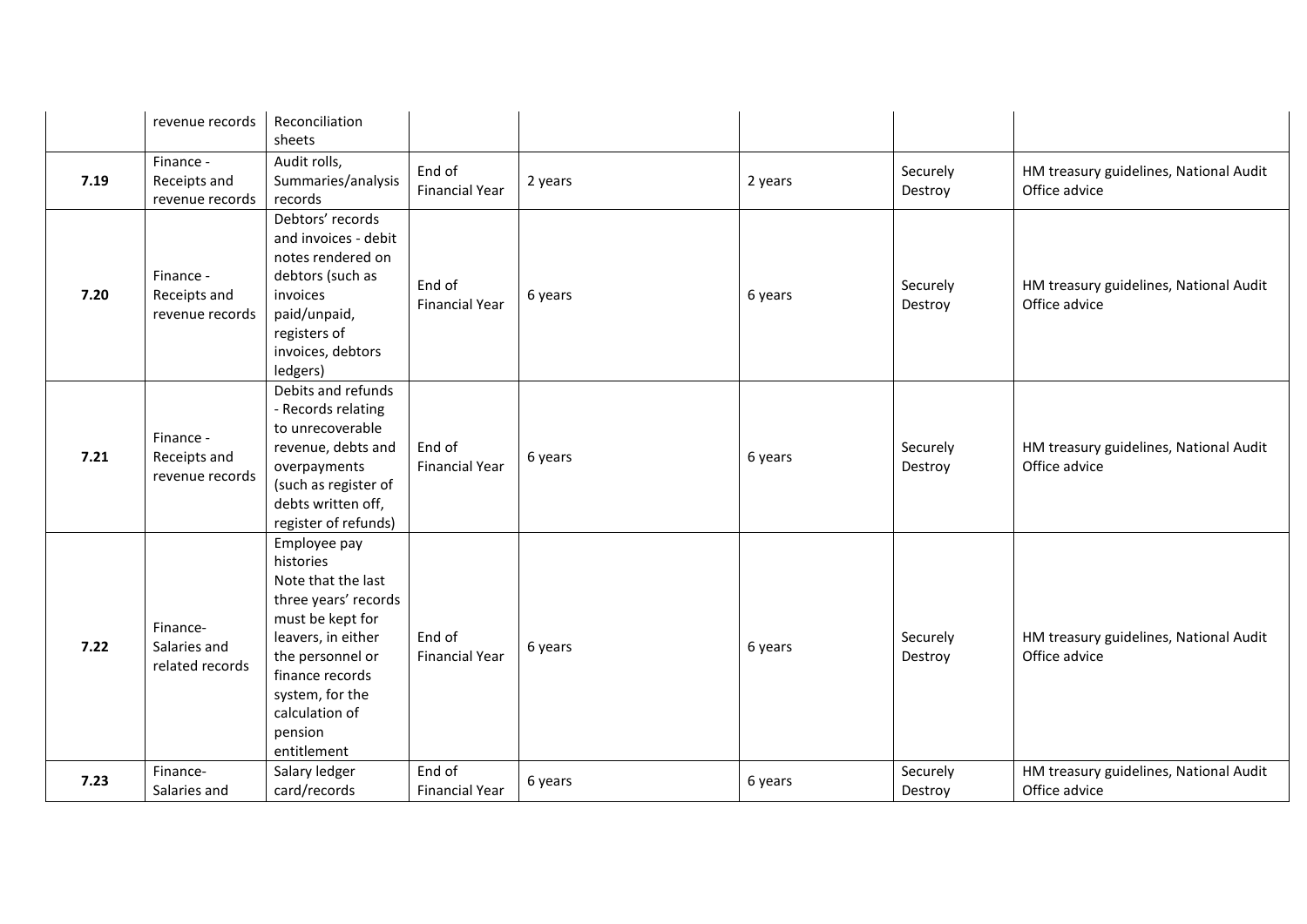|      | related records                                     |                                                                                      |                                 |                                                                   |                                                                         |                                                                |                                                         |
|------|-----------------------------------------------------|--------------------------------------------------------------------------------------|---------------------------------|-------------------------------------------------------------------|-------------------------------------------------------------------------|----------------------------------------------------------------|---------------------------------------------------------|
| 7.24 | Finance-<br>Salaries and<br>related records         | Copies of<br>salaries/wages<br>payroll sheets                                        | End of<br><b>Financial Year</b> | 2 years                                                           | 2 years                                                                 | Securely<br>Destroy                                            | HM treasury guidelines, National Audit<br>Office advice |
| 7.25 | Finance-<br>Purchase order<br>records               | Purchase order<br>books/records                                                      | End of<br><b>Financial Year</b> | 6 years                                                           | 6 years                                                                 | Securely<br>Destroy                                            | HM treasury guidelines, National Audit<br>Office advice |
| 7.26 | Finance-<br>Purchase order<br>records               | Railway/courier<br>consignment<br>books/<br>records/Travel<br>warrants               | End of<br><b>Financial Year</b> | 2 years                                                           | 2 years                                                                 | Securely<br>Destroy                                            | HM treasury guidelines, National Audit<br>Office advice |
| 7.27 | Finance-<br>Purchase order<br>records               | Goods inwards<br>books/records                                                       | End of<br><b>Financial Year</b> | 6 years                                                           | 6 years                                                                 | Securely<br>Destroy                                            | HM treasury guidelines, National Audit<br>Office advice |
| 7.28 | Finance-<br>Purchase order<br>records               | Delivery dockets,<br>Stock/stores<br>control<br>cards/sheets/recor<br>ds             | End of<br><b>Financial Year</b> | 2 years                                                           | 2 years                                                                 | Securely<br>Destroy                                            | HM treasury guidelines, National Audit<br>Office advice |
| 7.29 | Finance -<br>Financial<br><b>Statements</b>         | Statements/summa<br>ries prepared for<br>inclusion in<br>quarterly/annual<br>reports | End of<br><b>Financial Year</b> | 6 years                                                           | 6 years                                                                 | Securely<br>Destroy                                            | HM treasury guidelines, National Audit<br>Office advice |
| 7.30 | Finance -<br>Financial<br>Statements                | Periodic financial<br>statements<br>prepared for<br>management on a<br>regular basis | End of<br><b>Financial Year</b> | 1 year                                                            | 1 year                                                                  | Destroy when<br>cumulated into<br>quarterly/annua<br>I reports | HM treasury guidelines, National Audit<br>Office advice |
| 7.31 | Finance - Asset<br>register<br>financial<br>records | Assets/equipment<br>registers/records                                                | End of<br><b>Financial Year</b> | 6 years after asset or last one in<br>the register is disposed of | 6 years after asset or<br>last one in the<br>register is disposed<br>of | Review                                                         | HM treasury guidelines, National Audit<br>Office advice |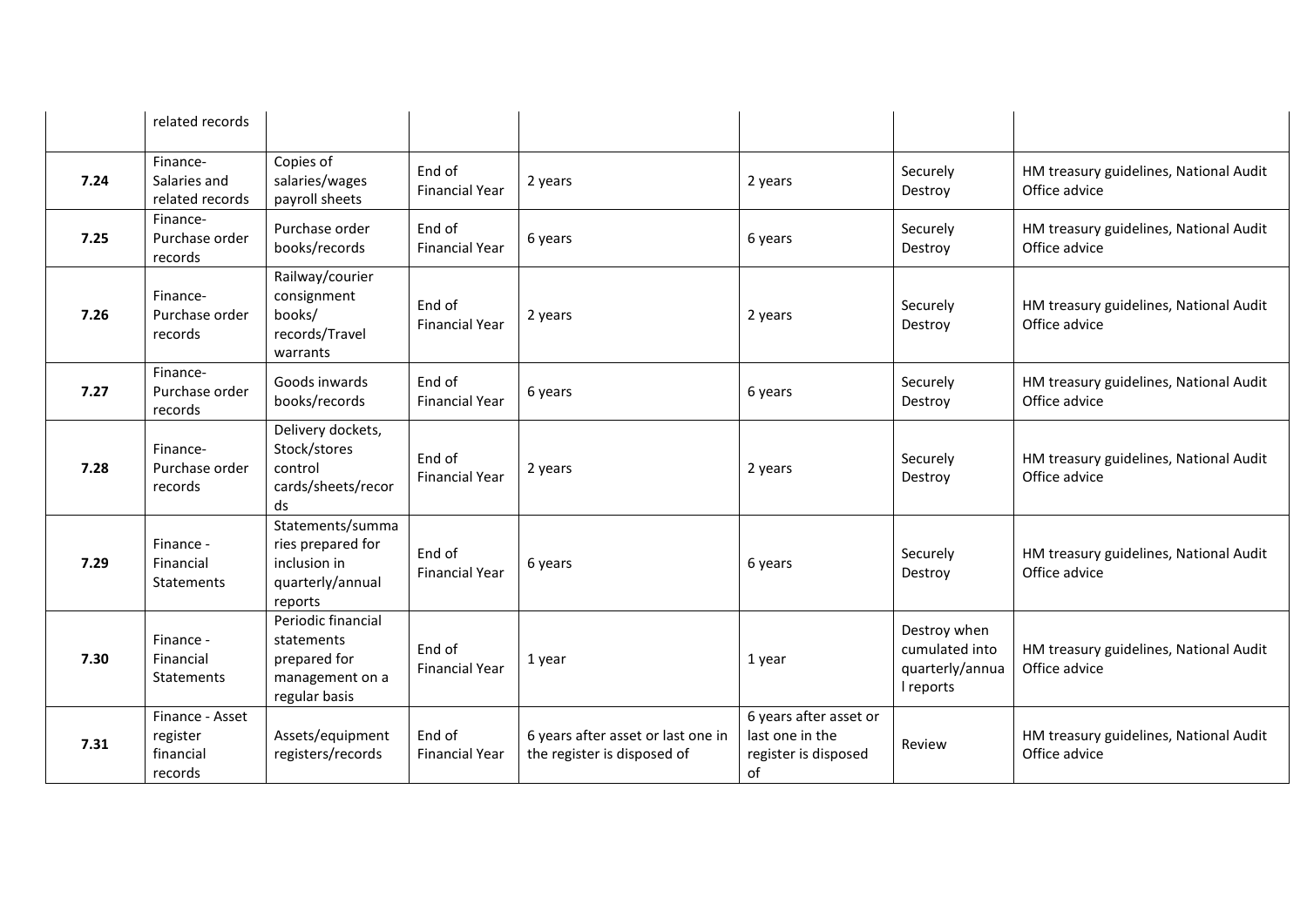| 7.32                     | Finance - Asset<br>register<br>financial<br>records | Depreciation<br>registers - Records<br>relating to the<br>calculation of<br>annual depreciation | End of<br><b>Financial Year</b> | 6 years after asset or last one in<br>the register is disposed of        | 6 years after asset or<br>last one in the<br>register is disposed<br>of     | Review              | HM treasury guidelines, National Audit<br>Office advice |
|--------------------------|-----------------------------------------------------|-------------------------------------------------------------------------------------------------|---------------------------------|--------------------------------------------------------------------------|-----------------------------------------------------------------------------|---------------------|---------------------------------------------------------|
| 8. Other Banking Records |                                                     |                                                                                                 |                                 |                                                                          |                                                                             |                     |                                                         |
| 8.1                      | <b>Other Banking</b><br>Records                     | Cancelled /<br>Dishonoured<br>Cheque                                                            | End of<br><b>Financial Year</b> | 2 years                                                                  | 2 years                                                                     | Securely<br>Destroy | HM treasury guidelines, National Audit<br>Office advice |
| 8.2                      | <b>Other Banking</b><br>Records                     | Paid/presented<br>cheques                                                                       | End of<br><b>Financial Year</b> | 6 years                                                                  | 7 years                                                                     | Securely<br>Destroy | HM treasury guidelines, National Audit<br>Office advice |
| 8.3                      | <b>Other Banking</b><br>Records                     | Record of cheques<br>drawn for payment                                                          | End of<br><b>Financial Year</b> | 6 years                                                                  | 7 years                                                                     | Securely<br>Destroy | HM treasury guidelines, National Audit<br>Office advice |
| 8.4                      | <b>Other Banking</b><br>Records                     | Bank deposit<br>books/slips/butts                                                               | End of<br><b>Financial Year</b> | 2 years                                                                  | 2 years                                                                     | Securely<br>Destroy | HM treasury guidelines, National Audit<br>Office advice |
| 8.5                      | <b>Other Banking</b><br>Records                     | Bank deposit<br>summary sheets -<br>Summaries of daily<br>banking                               | End of<br><b>Financial Year</b> | 2 years                                                                  | 2 years                                                                     | Securely<br>Destroy | HM treasury guidelines, National Audit<br>Office advice |
| 8.6                      | <b>Other Banking</b><br><b>Records</b>              | Bank<br>reconciliations<br>files/sheets                                                         | End of<br><b>Financial Year</b> | 2 years                                                                  | 2 years                                                                     | Securely<br>Destroy | HM treasury guidelines, National Audit<br>Office advice |
| 8.7                      | <b>Other Banking</b><br>Records                     | Bank statements,<br>periodic<br>reconciliations                                                 | End of<br><b>Financial Year</b> | 2 years                                                                  | 2 years                                                                     | Securely<br>Destroy | HM treasury guidelines, National Audit<br>Office advice |
| 8.8                      | <b>Other Banking</b><br>Records                     | <b>Electronic banking</b><br>and electronic<br>funds transfer                                   | End of<br><b>Financial Year</b> | 6 years                                                                  | 6 years                                                                     | Securely<br>Destroy | HM treasury guidelines, National Audit<br>Office advice |
|                          | 9. Contracts and Agreements                         |                                                                                                 |                                 |                                                                          |                                                                             |                     |                                                         |
| 9.1                      | Contracts and<br>Agreements                         | Contracts under<br>seal and/or<br>executed as deeds                                             | Completion                      | 12 years after completion<br>(including any defects liability<br>period) | 12 years after<br>completion (including<br>any defects liability<br>period) | Review              | Limitation Act 1980.                                    |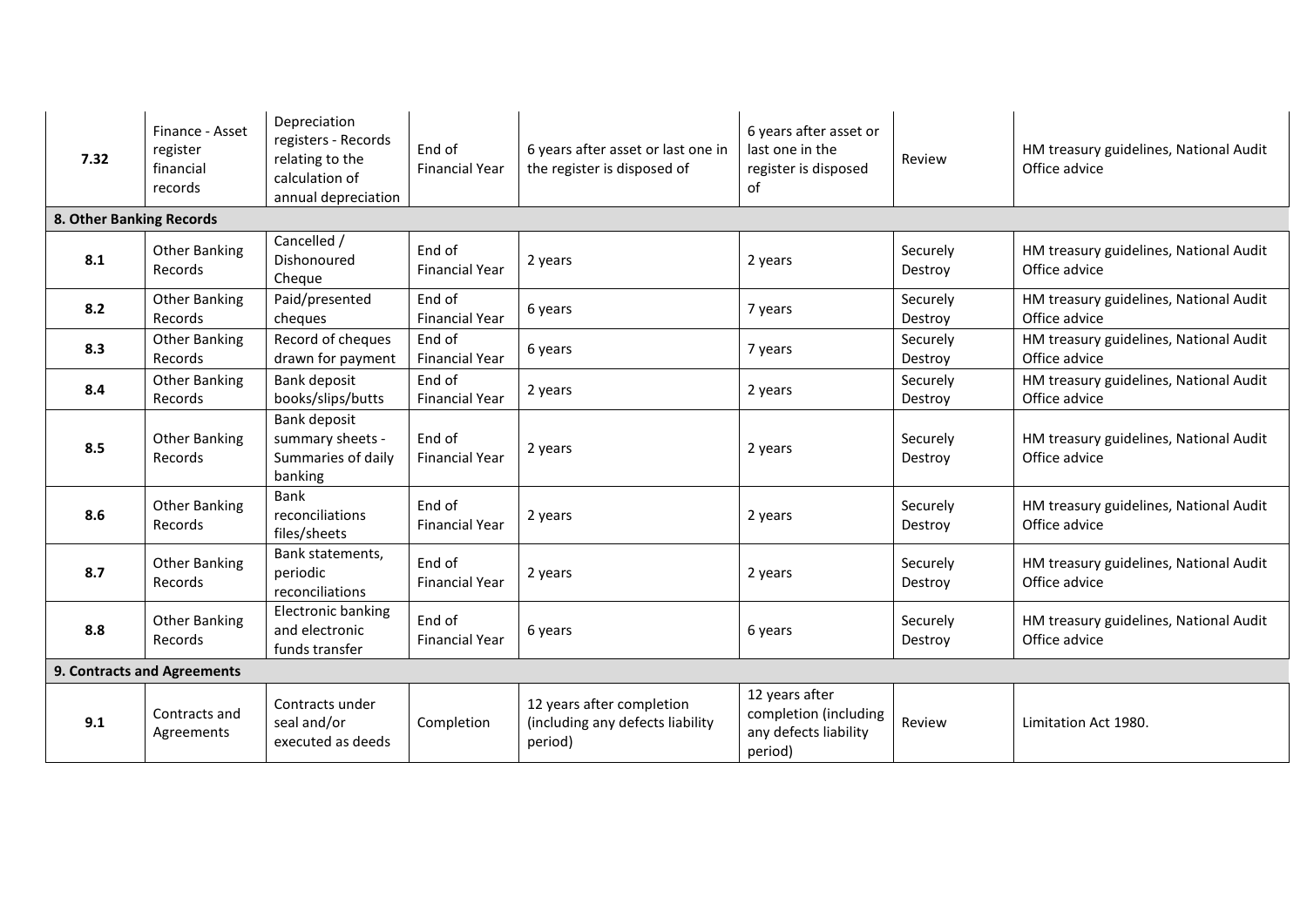| 9.2  | Contracts and<br>Agreements | Contracts for the<br>supply of goods or<br>services, including<br>professional<br>services                                                                       | Completion             | 6 years after completion<br>(including any defects liability<br>period) | 6 years after<br>completion (including<br>any defects liability<br>period) | Securely<br>Destroy | Limitation Act 1980 (12 years if related<br>to land). |
|------|-----------------------------|------------------------------------------------------------------------------------------------------------------------------------------------------------------|------------------------|-------------------------------------------------------------------------|----------------------------------------------------------------------------|---------------------|-------------------------------------------------------|
| 9.3  | Contracts and<br>Agreements | Documentation<br>relating to small<br>one-off purchases<br>of goods and<br>services, where<br>there is no<br>continuing<br>maintenance or<br>similar requirement | After<br>purchase      | N/A                                                                     | 3 years. Suggested<br>limit: goods or<br>services up to<br>£10,000         | Securely<br>Destroy |                                                       |
| 9.4  | Contracts and<br>Agreements | Loan agreements                                                                                                                                                  | Last payment           | N/A                                                                     | 12 years after last<br>payment                                             | Securely<br>Destroy |                                                       |
| 9.5  | Contracts and<br>Agreements | Licensing<br>agreements                                                                                                                                          | Expiry of<br>agreement | 6 years after expiry                                                    | 6 years                                                                    | Securely<br>Destroy | Limitation Act 1980.                                  |
| 9.6  | Contracts and<br>Agreements | Rental and hire<br>purchase<br>agreements                                                                                                                        | Expiry of<br>agreement | 6 years after expiry                                                    | 6 years                                                                    | Securely<br>Destroy | Limitation Act 1980.                                  |
| 9.7  | Contracts and<br>Agreements | Indemnities and<br>guarantees                                                                                                                                    | Expiry of<br>agreement | 6 years after expiry                                                    | 6 years                                                                    | Securely<br>Destroy | Limitation Act 1980.                                  |
| 9.8  | Contracts and<br>Agreements | Documents relating<br>to successful<br>tender                                                                                                                    | End of<br>contract     | N/A                                                                     | 6 years                                                                    | Securely<br>Destroy |                                                       |
| 9.9  | Contracts and<br>Agreements | Documents relating<br>to unsuccessful<br>tenders                                                                                                                 | After<br>notification  | N/A                                                                     | 2 years after<br>notification                                              | Securely<br>Destroy |                                                       |
| 9.10 | Contracts and<br>Agreements | Forms of tender                                                                                                                                                  |                        | N/A                                                                     | 6 years                                                                    | Securely<br>Destroy |                                                       |
| 9.11 | Contracts and<br>Agreements | Documentation<br>relating to<br>purchases of<br>medical devices<br>and medical                                                                                   |                        | N/A                                                                     | 11 years                                                                   | Securely<br>Destroy |                                                       |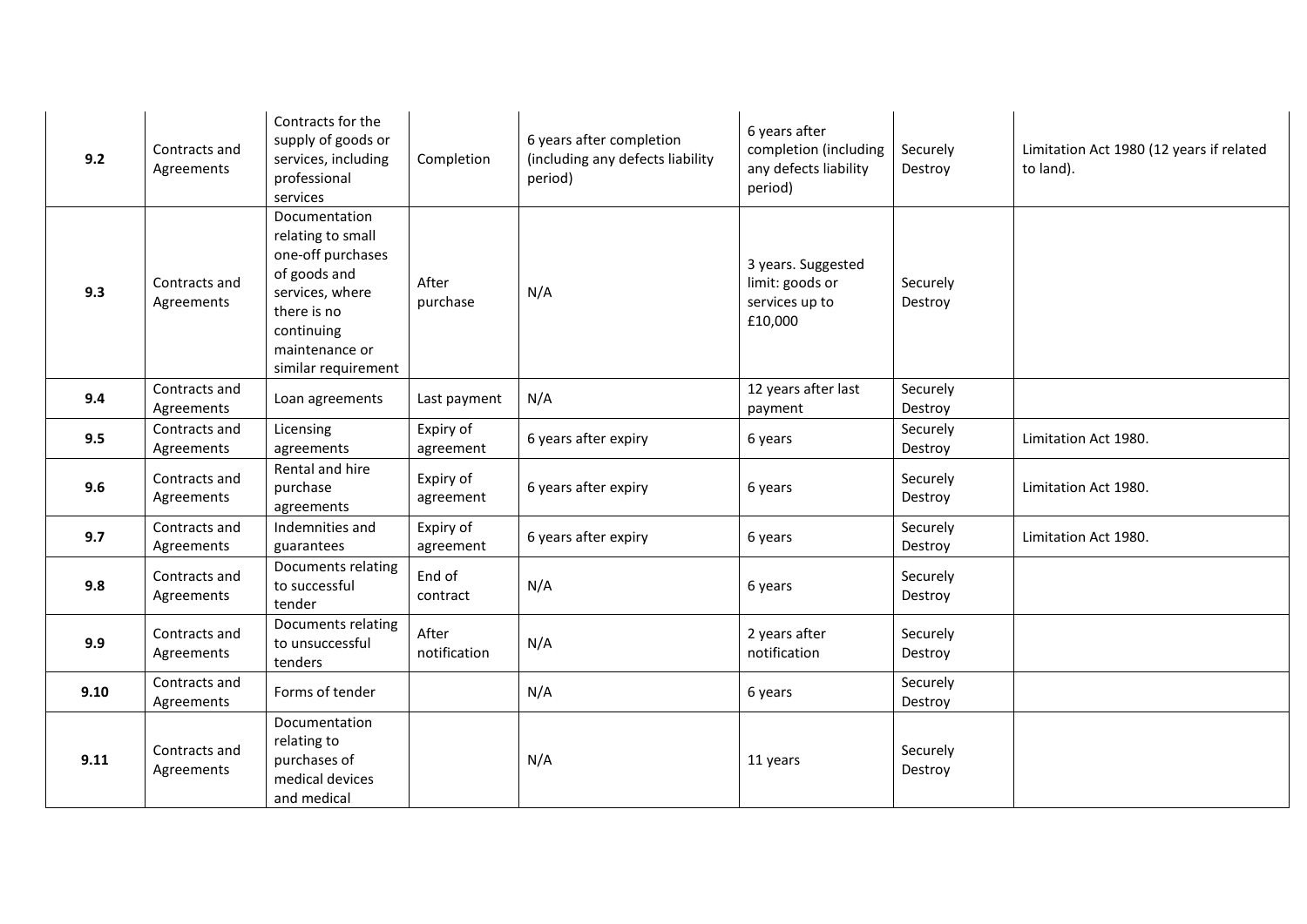|                                      |                                       | equipment                                                                                                                 |                   |         |                                                                              |                     |                                                                                                        |  |  |  |
|--------------------------------------|---------------------------------------|---------------------------------------------------------------------------------------------------------------------------|-------------------|---------|------------------------------------------------------------------------------|---------------------|--------------------------------------------------------------------------------------------------------|--|--|--|
| <b>10. Charitable Donations</b>      |                                       |                                                                                                                           |                   |         |                                                                              |                     |                                                                                                        |  |  |  |
| 10.1                                 | Charitable<br>Donations               | Deeds of covenant                                                                                                         |                   | N/A     | 12 years after last<br>payment                                               | Securely<br>Destroy | TMA recommends 12 years after last<br>payment. Limitation for legal<br>proceedings if related to land. |  |  |  |
| 10.2                                 | Charitable<br>Donations               | Index of donations<br>granted                                                                                             |                   | N/A     | 6 years                                                                      | Securely<br>Destroy | N/A                                                                                                    |  |  |  |
| 10.3                                 | Charitable<br>Donations               | Account<br>documentation                                                                                                  |                   | 3 Years | 6 years                                                                      | Securely<br>Destroy | Companies Act recommends 3 years.<br>Best practice                                                     |  |  |  |
| 11. Applications and Tenancy Records |                                       |                                                                                                                           |                   |         |                                                                              |                     |                                                                                                        |  |  |  |
| 11.1                                 | Application and<br>Tenancy<br>Records | Applications for<br>accommodation                                                                                         | Offer<br>accepted | N/A     | 6 years after offer<br>accepted                                              | Securely<br>Destroy | Limitation Act 1980, section 2                                                                         |  |  |  |
| 11.2                                 | Application and<br>Tenancy<br>Records | Continuous<br>Recording of<br>lettings and sales<br>(CORE) data record<br>form                                            |                   | N/A     | As long as it is<br>deemed necessary to<br>support social<br>housing policy. | Securely<br>Destroy | <b>CORE Data Sharing Agreement 12.1</b>                                                                |  |  |  |
| 11.3                                 | Application and<br>Tenancy<br>Records | <b>Housing Benefit</b><br>notifications                                                                                   |                   | N/A     | 2 Years                                                                      | Securely<br>Destroy | Recommendation from Chartered<br>Institute of Housing.<br>Good practice as per DWP guidance            |  |  |  |
| 11.4                                 | Application and<br>Tenancy<br>Records | Rent statements                                                                                                           |                   | N/A     | 2 years                                                                      | Securely<br>Destroy |                                                                                                        |  |  |  |
| 11.5                                 | Application and<br>Tenancy<br>Records | Tenants' tenancy<br>Files, including rent<br>payment records,<br>and details of any<br>complaints and<br>harassment cases |                   | 6 years | 2 years' records plus<br>current year                                        | Securely<br>Destroy | Limitations Act 1980                                                                                   |  |  |  |
| 11.6                                 | Application and<br>Tenancy            | Former tenants'<br>Tenancy                                                                                                | End of<br>tenancy | 6 years | 6 years                                                                      | Securely<br>Destroy | Limitations Act 1980                                                                                   |  |  |  |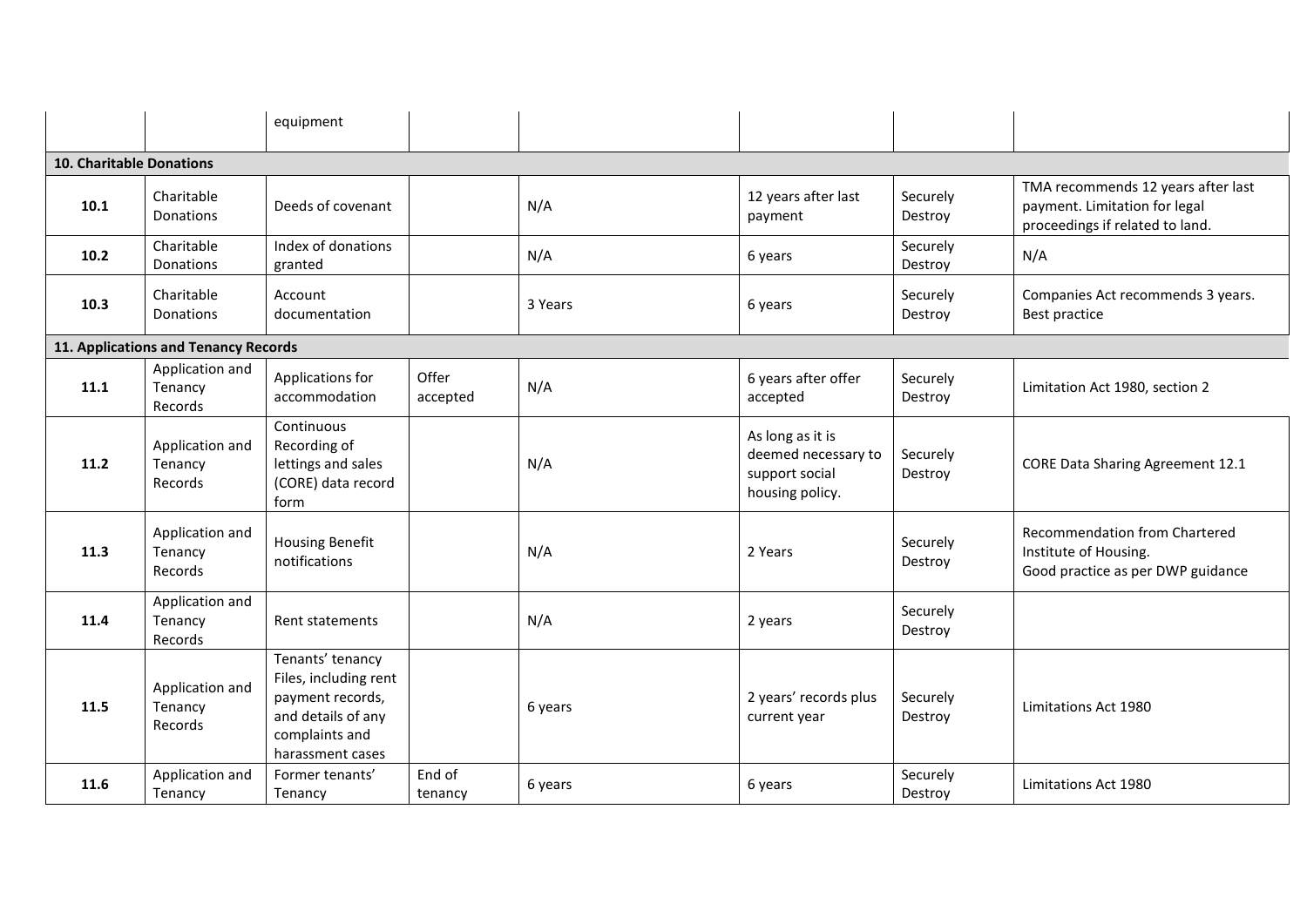|                     | Records                                      | Agreements, and<br>details of their<br>leaving                                                                                          |                |                                                                                                                                |                                                                                                                                      |                     |                                                                                                                                                                        |
|---------------------|----------------------------------------------|-----------------------------------------------------------------------------------------------------------------------------------------|----------------|--------------------------------------------------------------------------------------------------------------------------------|--------------------------------------------------------------------------------------------------------------------------------------|---------------------|------------------------------------------------------------------------------------------------------------------------------------------------------------------------|
| 11.7                | Application and<br>Tenancy<br>Records        | Care plans for<br>children and<br>related documents                                                                                     |                | Until 75th year of child's birth<br>or 15 years after death if child<br>dies before 18. (Case records<br>including care plans) | Until 75th year of<br>child's birth or 15<br>years after death if<br>child dies before 18.<br>(Case records<br>including care plans) | Securely<br>Destroy | Arrangements for Placements of<br>Children (General) Regulations 1999 and<br>Children's Act 1989.<br>Some documents may be transferred to<br>subsequent caring agency. |
| 11.8                | Application and<br>Tenancy<br>Records        | Care plans/case<br>files for adults and<br>related documents                                                                            | End of support | 8 years from end of care. (Adult<br>Social Care)                                                                               | 8 years from end of<br>care. (Adult Social<br>Care)                                                                                  | Securely<br>Destroy | Records Management Code of Practice<br>for Health and Social Care 2016<br>Some documents may be transferred to<br>subsequent caring agency.                            |
| 11.9                | Application and<br>Tenancy<br>Records        | Documentation,<br>correspondence<br>and information<br>provided by other<br>agencies relating to<br>special needs of<br>current tenants |                | While tenancy continues                                                                                                        | While tenancy<br>continues                                                                                                           | Securely<br>Destroy |                                                                                                                                                                        |
| 11.10               | Application and<br>Tenancy<br>Records        | Records relating to<br>offenders, ex-<br>offenders and<br>persons subject to<br>cautions                                                |                | While tenancy continues                                                                                                        | While tenancy<br>continues                                                                                                           | Securely<br>Destroy | <b>NACRO</b>                                                                                                                                                           |
| 11.11               | Application and<br>Tenancy<br>Records        | Safeguarding<br>Referral                                                                                                                |                | 10 years                                                                                                                       | 10 years                                                                                                                             | Securely<br>Destroy | Statutory requirement under the<br>Safeguarding Vulnerable Groups Act<br>2006 and Care Act 2014                                                                        |
| 11.12               | Application and<br>Tenancy<br><b>Records</b> | Safeguarding<br>Records - Serious<br><b>Case Review</b>                                                                                 |                | Minimum of 364 days or when<br>notified Home Office has closed<br><b>DHR</b>                                                   | Minimum of 364 days<br>or when notified<br>Home Office has<br>closed DHR                                                             | Securely<br>Destroy | Records relating to child protection<br>should be kept for 7 years after your<br>organisation's last contact with the child<br>and their family - NSPCC guidance       |
| 12. Tenancy Records |                                              |                                                                                                                                         |                |                                                                                                                                |                                                                                                                                      |                     |                                                                                                                                                                        |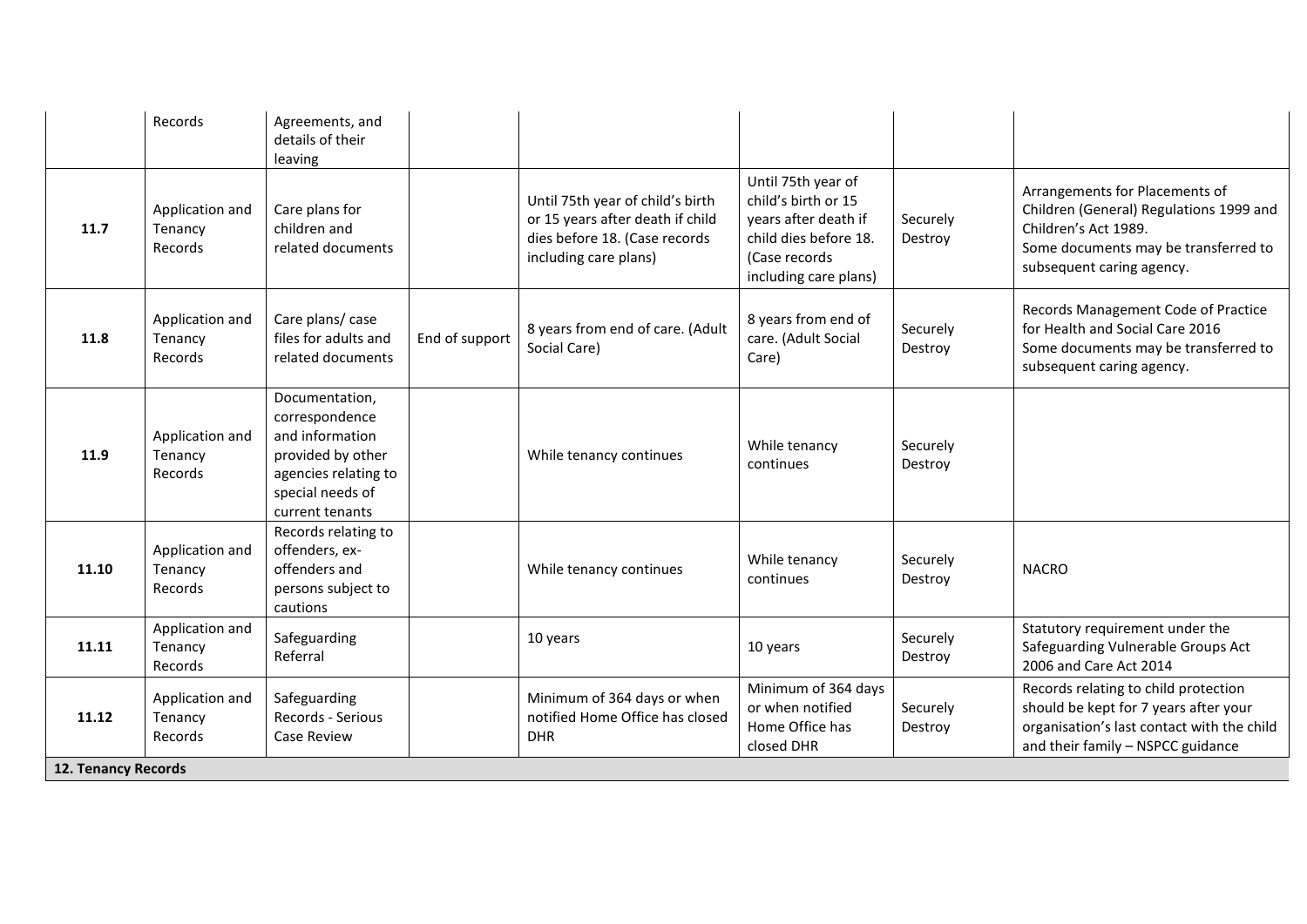| 12.1  | Property<br>Records | Rent registrations<br>(superseded)              | Superseded<br>document            | N/A                            | 6 years                | Securely<br>Destroy | Rent Officer Handbook recommendation                                                             |
|-------|---------------------|-------------------------------------------------|-----------------------------------|--------------------------------|------------------------|---------------------|--------------------------------------------------------------------------------------------------|
| 12.2  | Property<br>Records | Rent Registration<br>(not superseded)           |                                   | N/A                            | Life of company        | Securely<br>Destroy | Rent Officer Handbook recommendation                                                             |
| 12.3  | Property<br>Records | Fair rent<br>documentation                      |                                   | N/A                            | 6 years                | Securely<br>Destroy | Rent Officer Handbook recommendation                                                             |
| 12.4  | Property<br>Records | Leases and deeds<br>of ownership                |                                   | N/A                            | 15 years after expiry. | Securely<br>Destroy | <b>NCVO</b>                                                                                      |
| 12.5  | Property<br>Records | Copy of former<br>leases                        | Settlement of<br>all issues       | 12 years                       | 12 years               | Securely<br>Destroy | Limitation for legal action relating to<br>land or contracts under seal.<br>Limitations Act 1980 |
| 12.6  | Property<br>Records | Wayleaves, licences<br>and easements            | Rights given or<br>received cease | 12 years                       | 12 years               | Securely<br>Destroy | Limitation for legal action relating to<br>land or contracts under seal.<br>Limitations Act 1980 |
| 12.7  | Property<br>Records | Abstracts of title                              | Interest<br>ceases                | 12 years after interest ceases | 12 years               | Securely<br>Destroy | Limitation for legal action relating to<br>land or contracts under seal.<br>Limitations Act 1980 |
| 12.8  | Property<br>Records | Planning and<br>building control<br>permissions | Interest<br>ceases                | 12 years after interest ceases | 12 years               | Securely<br>Destroy | Limitation for legal action relating to<br>land or contracts under seal.<br>Limitations Act 1980 |
| 12.9  | Property<br>Records | Searches                                        | Interest<br>ceases                | 12 years after interest ceases | 12 years               | Securely<br>Destroy | Limitation for legal action relating to<br>land or contracts under seal.<br>Limitations Act 1980 |
| 12.10 | Property<br>Records | Property<br>maintenance<br>records              |                                   | 6 years                        | 6 years                | Securely<br>Destroy | Limitation for legal action relating to<br>land or contracts under seal. Limitations<br>Act 1980 |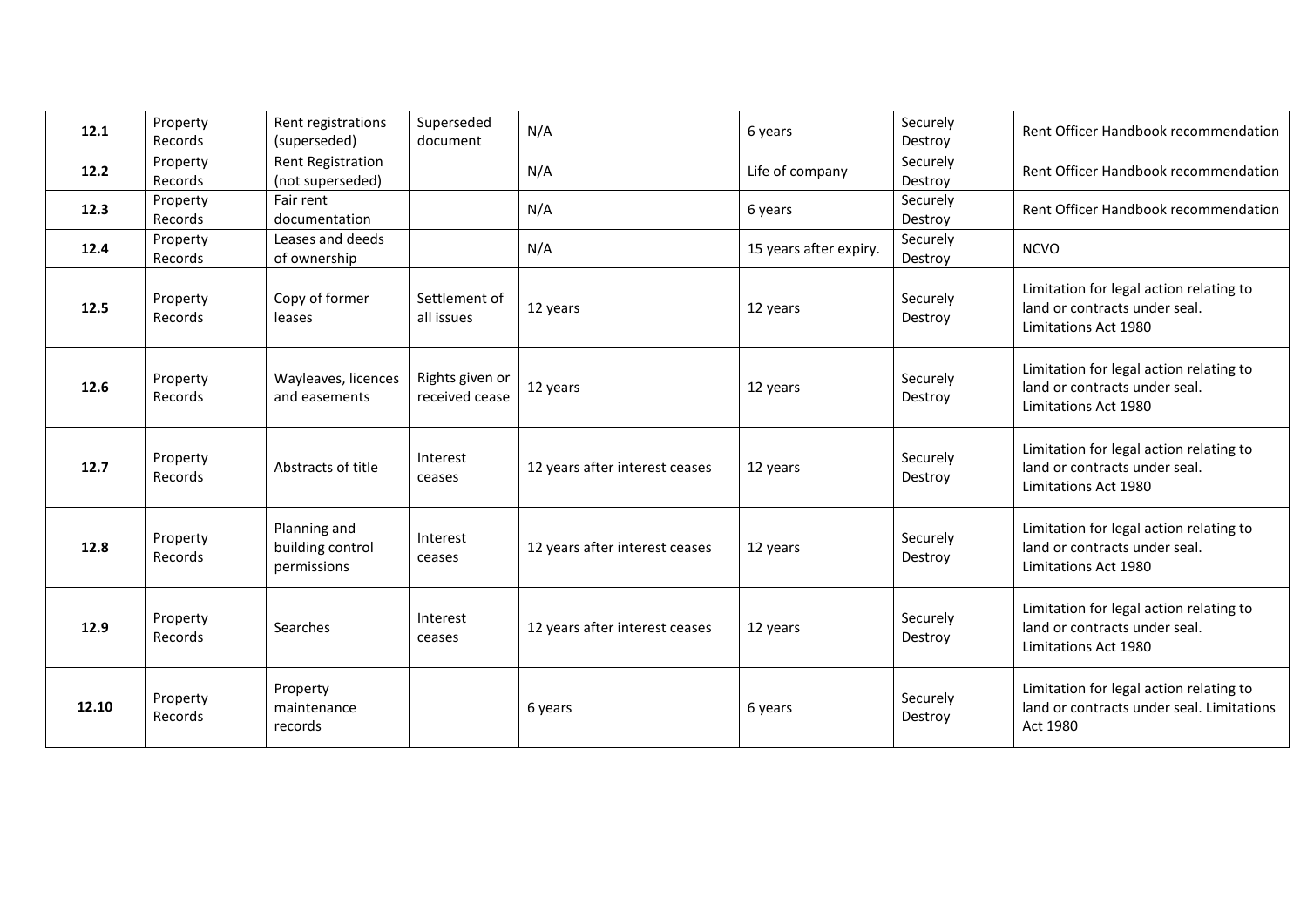| 12.11        | Property<br>Records                                    | Reports and<br>professional<br>opinions                     |                             | 6 years     | 6 years     | Securely<br>Destroy | Limitation for legal action relating to<br>land or contracts under seal.<br>Limitations Act 1980 |
|--------------|--------------------------------------------------------|-------------------------------------------------------------|-----------------------------|-------------|-------------|---------------------|--------------------------------------------------------------------------------------------------|
| 12.12        | Property<br>Records                                    | Development<br>documentation                                | Settlement of<br>all issues | 12 years    | 12 years    | Securely<br>Destroy | Limitation for legal action relating to<br>land or contracts under seal.<br>Limitations Act 1980 |
| 12.13        | Property<br>Records                                    | Invoices                                                    |                             | 12 years    | 12 years    | Securely<br>Destroy | Limitation for legal action relating to<br>land or contracts under seal.<br>Limitations Act 1980 |
| 13. Vehicles |                                                        |                                                             |                             |             |             |                     |                                                                                                  |
| 13.1         | Transport &<br>Vehicles                                | Mileage records &<br>defect sheets                          | Vehicle<br>disposal         | N/A         | 2 years     | Securely<br>Destroy |                                                                                                  |
| 13.2         | Transport &<br>Vehicles                                | Maintenance<br>records & MOT<br>tests                       | Vehicle<br>disposal         | N/A         | 2 years     | Securely<br>Destroy |                                                                                                  |
| 13.3         | Transport &<br>Vehicles                                | Copy Registrations                                          | Vehicle<br>disposal         | N/A         | 2 years     | Securely<br>Destroy |                                                                                                  |
| 13.4         | Transport &<br>Vehicles                                | Vehicle disposal log                                        | Vehicle<br>disposal         | N/A         | 1 year      | Securely<br>Destroy |                                                                                                  |
| 13.5         | Transport &<br>Vehicles -<br>Operators<br>Licence Only | Operators Licence<br>certificates and<br>documents of title | N/A                         | Permanently | Permanently | Securely<br>Destroy | Driver & Vehicle Standards Agency<br>(DVSA) Operators Licence requirement                        |
| 13.6         | Transport &<br>Vehicles -<br>Operators<br>Licence Only | Mileage records &<br>defect sheets                          | Vehicle<br>disposal         | 15 months   | 2 years     | Securely<br>Destroy | 2 years is best practice.<br>DVSA requirement to keep for 15<br>months under Operators Licence   |
| 13.7         | Transport &<br>Vehicles -<br>Operators<br>Licence Only | Maintenance<br>records & MOT<br>tests<br>(up to 3.5T)       | Vehicle<br>disposal         | 15 months   | 2 years     | Securely<br>Destroy | 2 years is best practice.<br>DVSA requirement to keep for 15<br>months under Operators Licence   |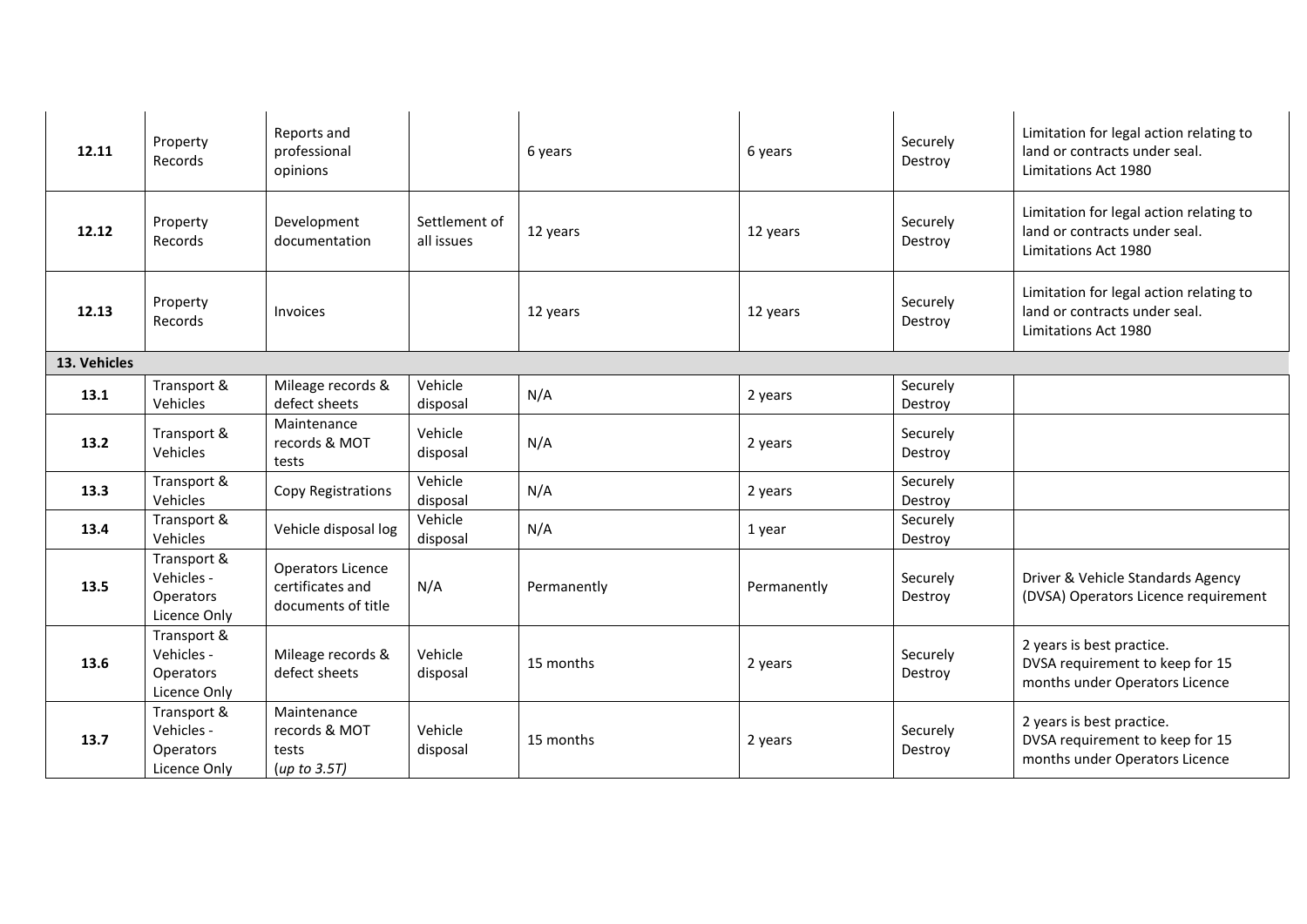| 13.8               | Transport &<br>Vehicles -<br>Operators<br>Licence Only | Maintenance<br>records & MOT<br>tests<br>(HGV over 3.5T)                                                                                                                                                        | Vehicle<br>disposal                          | 15 months                                                                            | 2 years     | Securely<br>Destroy | 2 years is best practice.<br>DVSA requirement to keep for 15<br>months under Operators Licence                                                                                                                                  |
|--------------------|--------------------------------------------------------|-----------------------------------------------------------------------------------------------------------------------------------------------------------------------------------------------------------------|----------------------------------------------|--------------------------------------------------------------------------------------|-------------|---------------------|---------------------------------------------------------------------------------------------------------------------------------------------------------------------------------------------------------------------------------|
| 13.9               | Transport &<br>Vehicles -<br>Operators<br>Licence Only | Copy Registrations<br>(up to 3.5T)                                                                                                                                                                              | Vehicle<br>disposal                          | 15 months                                                                            | 2 years     | Securely<br>Destroy | 2 years is best practice.<br>DVSA requirement to keep for 15<br>months under Operators Licence                                                                                                                                  |
| 13.10              | Transport &<br>Vehicles -<br>Operators<br>Licence Only | Copy Registrations<br>(HGV over 3.5T)                                                                                                                                                                           | Vehicle<br>disposal                          | 15 months                                                                            | 2 years     | Securely<br>Destroy | 2 years is best practice.<br>DVSA requirement to keep for 15<br>months under Operators Licence                                                                                                                                  |
| 14. Capital Assets |                                                        |                                                                                                                                                                                                                 |                                              |                                                                                      |             |                     |                                                                                                                                                                                                                                 |
| 14.1               | <b>Capital Assets</b>                                  | Capital Assets<br>including all land,<br>property, housing<br>stock, corporate<br>buildings, play<br>areas, vehicles,<br>equipment, fixtures<br>& fittings >£400                                                | Asset sold,<br>transferred or<br>disposed of | N/A                                                                                  | 6 years     | Securely<br>Destroy |                                                                                                                                                                                                                                 |
| 14.2               | Capital Assets                                         | <b>Fixed Asset Register</b>                                                                                                                                                                                     | <b>NA</b>                                    | Permanently                                                                          | Permanently | Securely<br>Destroy | <b>Charities Act</b>                                                                                                                                                                                                            |
|                    | 15. Employees - Tax and Security                       |                                                                                                                                                                                                                 |                                              |                                                                                      |             |                     |                                                                                                                                                                                                                                 |
| 15.1               | <b>Tax and Social</b><br>Security                      | Record of taxable<br>payments; record<br>of tax deducted or<br>refunded; record of<br>earnings on which<br>standard NI<br>Contributions<br>payable; record of<br>employer's and<br>employee NI<br>contributions | End of<br><b>Financial Year</b>              | Not less than 3 years after the<br>end of the financial year to<br>which they relate | 6 years     | Securely<br>Destroy | HM Revenue and Customs requires<br>retention of each payment for 3 years.<br>Income Tax (PAYE) Regulations 2003 (SI<br>2003/2682 Reg 97).<br>The Income Tax (employments)<br>Regulations 1993 (SI 1993/744) and<br>amended 1996 |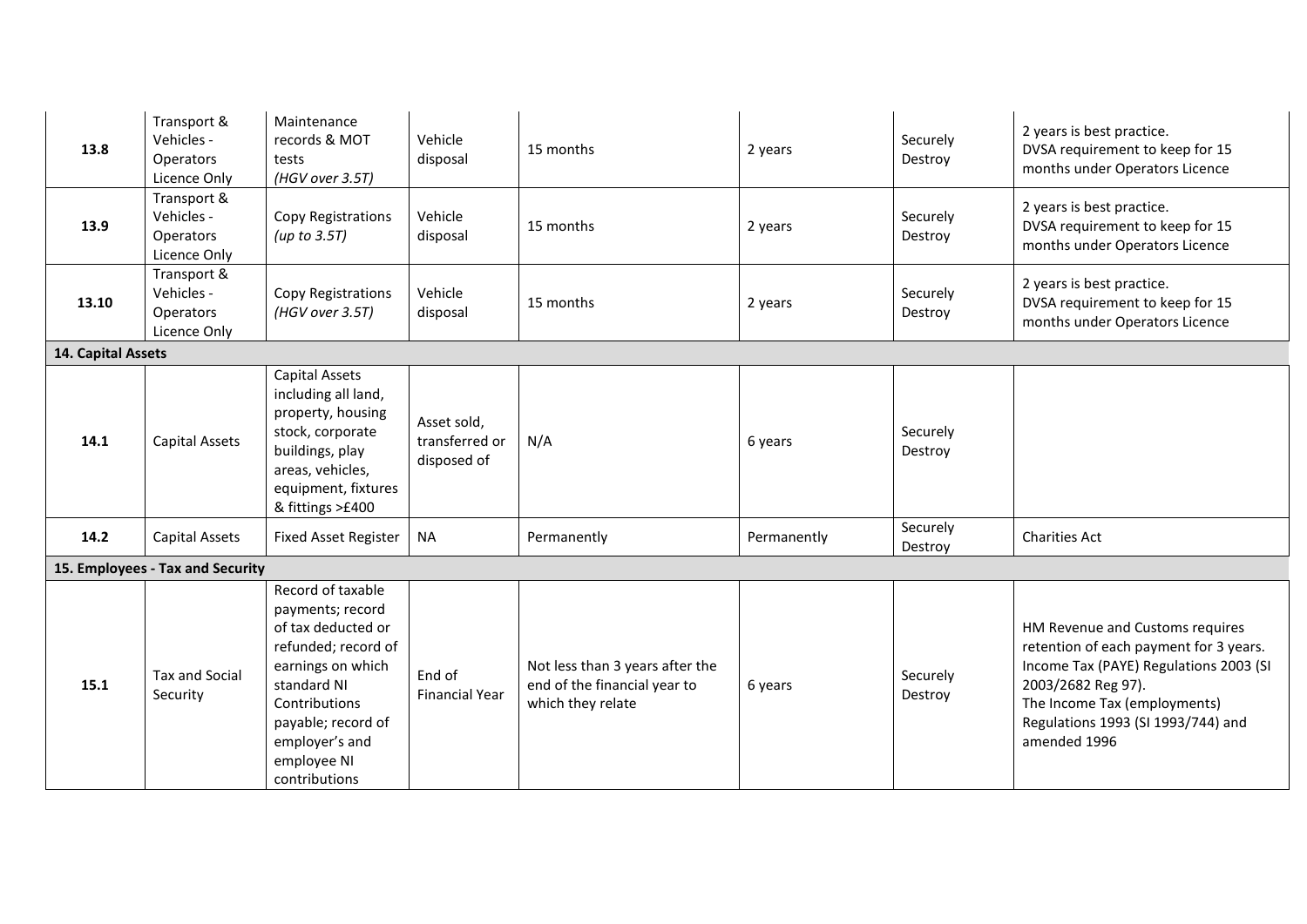| 15.2 | <b>Tax and Social</b><br>Security | NIC contracted out<br>arrangements;<br><b>Inland Revenue</b><br>notice of code<br>changes, pay and<br>tax details.                   | End of<br><b>Financial Year</b> | Not less than 3 years after the<br>end of the financial year to<br>which they relate | 6 years                      | Securely<br>Destroy | Income Tax (PAYE) Regulations 2003 (SI<br>2003/2682 Reg 97).<br>The Income Tax (employments)<br>Regulations 1993 (SI 1993/744) and<br>amended 1996.<br>Taxes Management Act 1970                                                                                                              |
|------|-----------------------------------|--------------------------------------------------------------------------------------------------------------------------------------|---------------------------------|--------------------------------------------------------------------------------------|------------------------------|---------------------|-----------------------------------------------------------------------------------------------------------------------------------------------------------------------------------------------------------------------------------------------------------------------------------------------|
| 15.3 | Tax and Social<br>Security        | Copies of notices to<br>employees (e.g.<br>P45, P60);                                                                                | End of<br><b>Financial Year</b> | Not less than 3 years after the<br>end of the financial year to<br>which they relate | 6 years plus current<br>year | Securely<br>Destroy | Income Tax (PAYE) Regulations 2003 (SI<br>2003/2682 Reg 97).<br>The Income Tax (employments)<br>Regulations 1993 (SI 1993/744) and<br>amended 1996.<br>Taxes Management Act 1970                                                                                                              |
| 15.4 | <b>Tax and Social</b><br>Security | HMRC notice of<br>code changes, pay<br>& tax details                                                                                 |                                 | 6 years                                                                              | 6 years                      | Securely<br>Destroy | Taxes Management Act 1970                                                                                                                                                                                                                                                                     |
| 15.5 | <b>Tax and Social</b><br>Security | <b>Expense Claims</b>                                                                                                                | After audit                     | 3 years from the end of the tax<br>year they relate to                               | 6 years                      | Securely<br>Destroy | <b>HMRC</b>                                                                                                                                                                                                                                                                                   |
| 15.6 | <b>Tax and Social</b><br>Security | Record of sickness<br>payments                                                                                                       | On payment                      | 6 years                                                                              | 6 years                      | Securely<br>Destroy | Taxes Management Act 1970<br>Inland Revenue require retention of<br>each payment for 3 years.<br>SSPR recommends 3 years following<br>year to which they relate                                                                                                                               |
| 15.7 | Tax and Social<br>Security        | Record of<br>maternity<br>payments,<br>statutory paternity<br>pay, statutory<br>shared parental pay<br>and statutory<br>adoption pay | On payment                      | 6 years                                                                              | 6 years                      | Securely<br>Destroy | The Statutory Maternity Pay (General)<br>Regulations 1986 (SI 1986/1960) as<br>amended.<br>The Statutory Paternity Pay and<br><b>Statutory Adoption Pay (admin)</b><br>Regulations 2002 (SI 2002/2820) and<br><b>Statutory Shared Parental Pay (Admin)</b><br>regulations 2014 (SI 2014/2929) |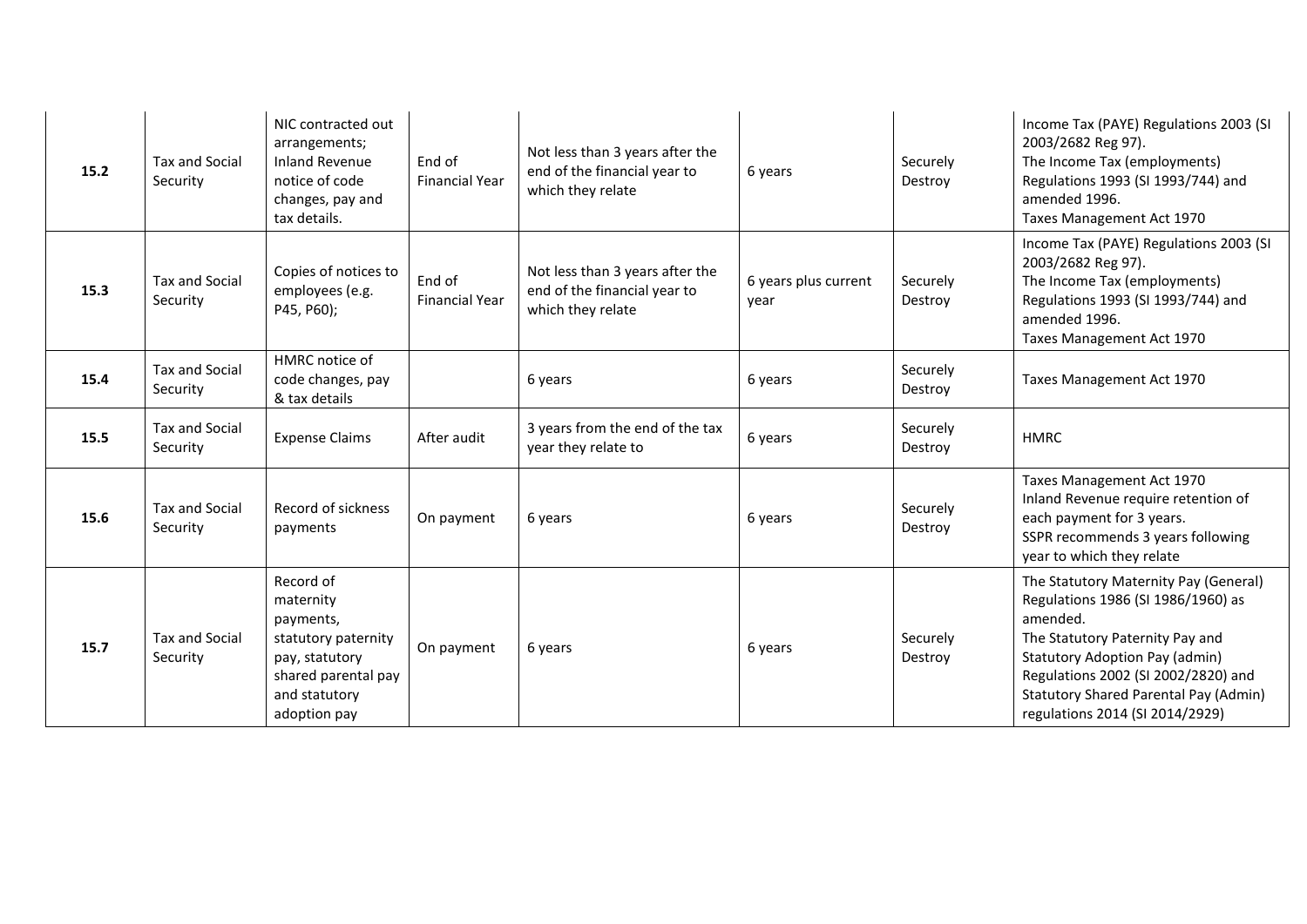| 15.8  | Tax and Social<br>Security        | Income Tax and NI<br>returns                                                                                | End of<br><b>Financial Year</b>  | Not less than 3 years after the<br>end of the financial year to<br>which they relate | 6 years     | Securely<br>Destroy | Income Tax (PAYE) Regulations 2003 (SI<br>2003/2682 Reg 97).<br>The Income Tax (employments)<br>Regulations 1993 (SI 1993/744) and<br>amended 1996 |
|-------|-----------------------------------|-------------------------------------------------------------------------------------------------------------|----------------------------------|--------------------------------------------------------------------------------------|-------------|---------------------|----------------------------------------------------------------------------------------------------------------------------------------------------|
| 15.9  | Tax and Social<br>Security        | Redundancy details<br>and record of<br>payments &<br>refunds                                                | Date of<br>redundancy            | N/A                                                                                  | 6 years     | Securely<br>Destroy | <b>IPD</b> recommended                                                                                                                             |
| 15.10 | Tax and Social<br>Security        | Revenue and<br>Customs approvals                                                                            |                                  | N/A                                                                                  | Permanently | Securely<br>Destroy | CIPD recommended                                                                                                                                   |
| 15.11 | <b>Tax and Social</b><br>Security | Annual earnings<br>summary                                                                                  | End of<br><b>Financial Year</b>  | N/A                                                                                  | 12 years    | Securely<br>Destroy |                                                                                                                                                    |
| 15.12 | Tax and Social<br>Security        | Payroll/ salary<br>records, overtime,<br>bonuses expenses<br>etc.                                           | End of<br><b>Financial Year</b>  | Not less than 3 years after the<br>end of the financial year to<br>which they relate | 3 years     | Securely<br>Destroy | Income Tax (PAYE) Regulations 2003 (SI<br>2003/2682 Reg 97).<br>The Income Tax (employments)<br>Regulations 1993 (SI 1993/744) and<br>amended 1996 |
| 15.13 | <b>Tax and Social</b><br>Security | <b>Actuarial valuation</b><br>reports                                                                       |                                  | N/A                                                                                  | Permanently | Securely<br>Destroy | CIPD recommended                                                                                                                                   |
| 15.14 | <b>Tax and Social</b><br>Security | Detailed returns of<br>pension fund<br>contributions;<br>annual<br>reconciliations of<br>fund contributions |                                  | N/A                                                                                  | Permanently | Securely<br>Destroy |                                                                                                                                                    |
| 15.15 | <b>Tax and Social</b><br>Security | Money purchase<br>details                                                                                   | After transfer<br>or value taken | N/A                                                                                  | 6 years     | Securely<br>Destroy | CIPD recommended                                                                                                                                   |
| 15.16 | Tax and Social<br>Security        | Qualifying service<br>details                                                                               | After transfer<br>or value taken | N/A                                                                                  | 6 years     | Securely<br>Destroy | CIPD recommended                                                                                                                                   |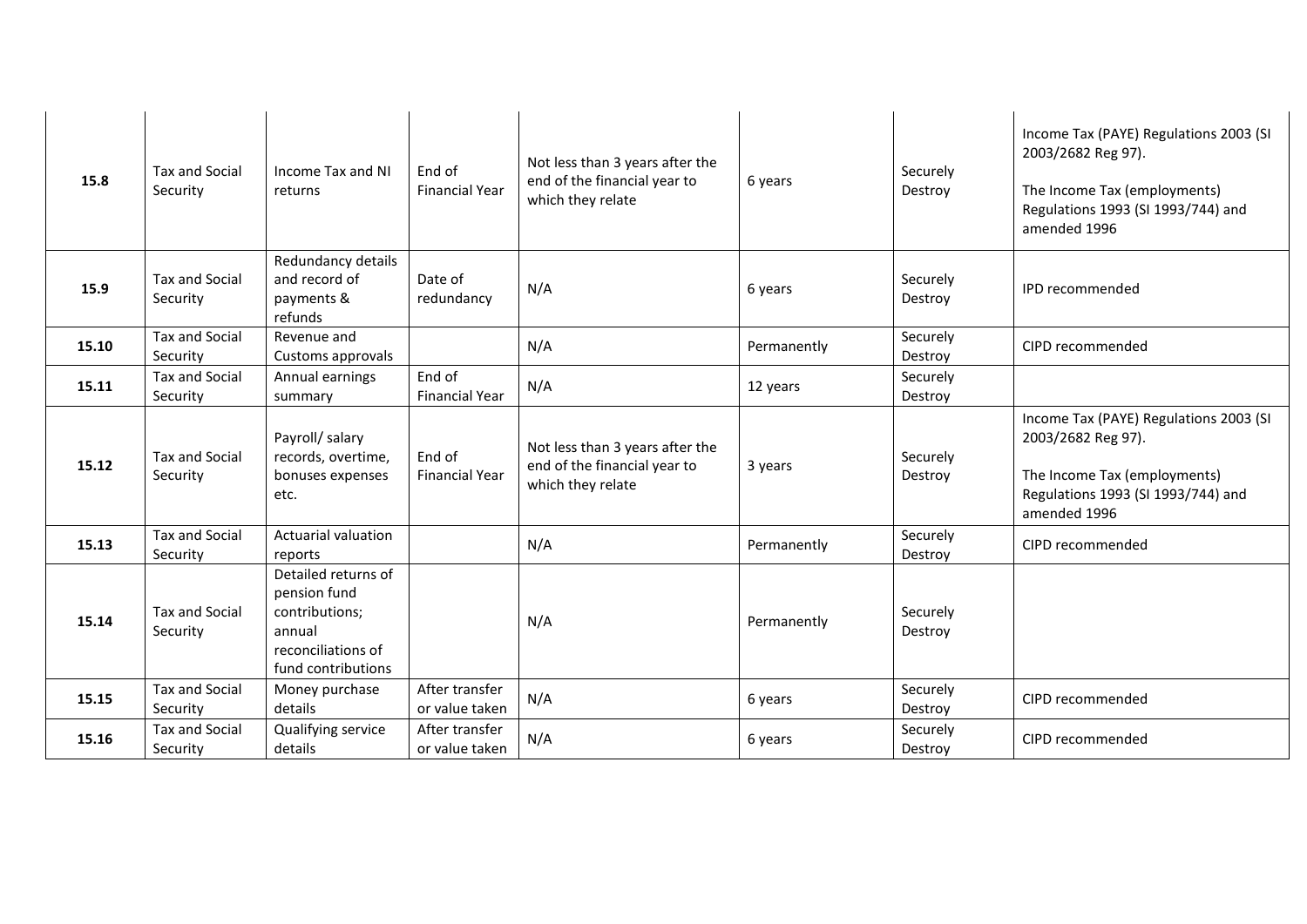| 15.17  | <b>Tax and Social</b><br>Security       | Investment policies                                  | From end of<br>benefits<br>payable under<br>policy | N/A | 12 years                                                  | Securely<br>Destroy | CIPD recommended     |
|--------|-----------------------------------------|------------------------------------------------------|----------------------------------------------------|-----|-----------------------------------------------------------|---------------------|----------------------|
| 15.18  | <b>Tax and Social</b><br>Security       | <b>Trade Union</b><br>agreements                     | Date of<br>cessation                               | N/A | 10 years after ceasing<br>to be effective                 | Securely<br>Destroy | CIPD recommended     |
| 15.19  | <b>Tax and Social</b><br>Security       | <b>Inland Revenue</b><br>approvals                   |                                                    | N/A | Life of company                                           | Securely<br>Destroy | CIPD recommended     |
| 15.20  | <b>Tax and Social</b><br>Security       | Annual earnings<br>summary                           | End of tax<br>vear                                 | N/A | 3 years from the end<br>of the tax year they<br>relate to | Securely<br>Destroy | <b>HMRC</b>          |
|        | 16. Human Resources - Pension Schemes   |                                                      |                                                    |     |                                                           |                     |                      |
| 16.1   | Pension<br>Schemes                      | <b>Actuarial valuation</b><br>reports                |                                                    | N/A | Permanently                                               | Securely<br>Destroy | CIPD recommended     |
| $16.2$ | Pension<br>Schemes                      | Detailed returns of<br>pension fund<br>contributions |                                                    | N/A | 6 years                                                   | Securely<br>Destroy | Pensions Regulator   |
| 16.3   | Pension<br>Schemes                      | Annual<br>reconciliations of<br>fund contributions   |                                                    | N/A | 6 years                                                   | Securely<br>Destroy | Pensions Regulator   |
| 16.4   | Pension<br>Schemes                      | Money purchase<br>details                            | After transfer                                     | N/A | 6 years after transfer<br>or value taken                  | Securely<br>Destroy | CIPD recommended     |
| 16.5   | Pension<br>Schemes                      | Qualifying service<br>details                        | After transfer                                     | N/A | 6 years after transfer<br>or value taken                  | Securely<br>Destroy | CIPD recommended     |
| 16.6   | Pension<br>Schemes                      | Investment policies                                  | End of<br>benefits<br>payable under<br>policy      | N/A | 12 years                                                  | Securely<br>Destroy | CIPD recommended     |
| 16.7   | Pension<br>Schemes                      | Pensioner records                                    | After benefits<br>cease                            | N/A | 12 years after<br>benefits cease                          | Securely<br>Destroy | CIPD recommended     |
| 16.8   | Pension<br>Schemes                      | Records relating to<br>retirement benefits           | After transfer<br>or value taken                   | N/A | 6 years                                                   | Securely<br>Destroy | RBS(IP)R recommended |
|        | 17. Human Resources - Personnel Records |                                                      |                                                    |     |                                                           |                     |                      |
| 17.1   | Personnel<br>Records                    | Records relating to<br>retirement benefits           | After a year of<br>retirement                      | N/A | 6 years                                                   | Securely<br>Destroy | RBS(IP)R recommended |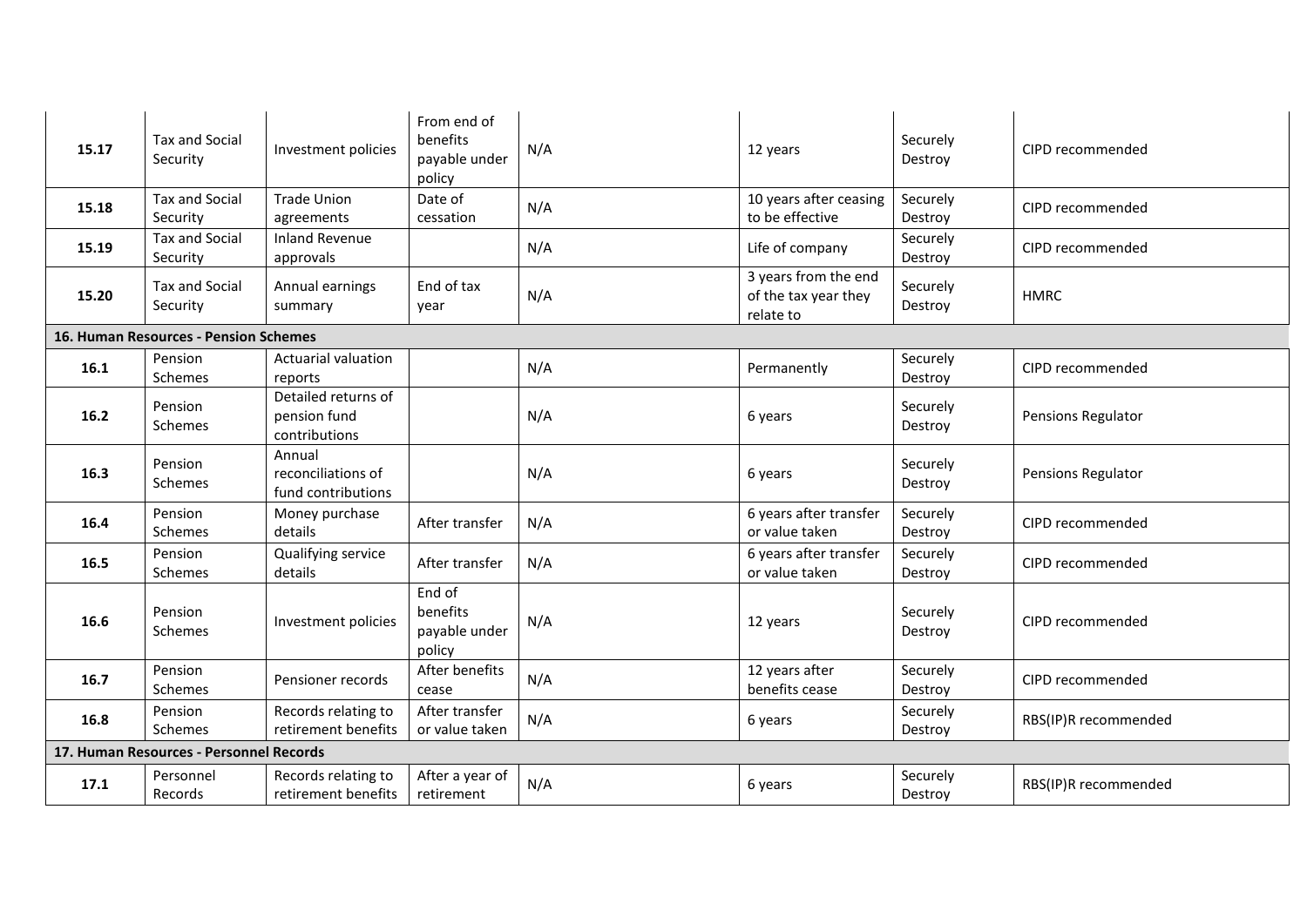| 17.2  | Personnel<br>Records | Terms and<br>conditions of<br>service, both<br>general terms and<br>conditions<br>applicable to all<br>staff, and specific<br>terms and<br>conditions applying<br>to individuals | Leaving date                            | N/A     | 6 years | Securely<br>Destroy | Limitations Act 1980 Limitation for legal<br>proceedings                                                                                  |
|-------|----------------------|----------------------------------------------------------------------------------------------------------------------------------------------------------------------------------|-----------------------------------------|---------|---------|---------------------|-------------------------------------------------------------------------------------------------------------------------------------------|
| 17.3  | Personnel<br>Records | Benefits and<br><b>Deductions (Service</b><br>contracts for<br>directors<br>(companies)                                                                                          | Date of<br>cessation of<br>directorship | 3 years | 6 years | Review              | <b>ICSA</b>                                                                                                                               |
| 17.4  | Personnel<br>Records | Remuneration<br>package                                                                                                                                                          | Leaving date                            | N/A     | 6 years | Review              | Limitations Act 1980 Limitation for legal<br>proceedings                                                                                  |
| 17.5  | Personnel<br>Records | Former employees'<br>Human Resources<br>files                                                                                                                                    | Leaving date                            | N/A     | 6 years | Securely<br>Destroy | CIPD recommended                                                                                                                          |
| 17.6  | Personnel<br>Records | References to be<br>provided for former<br>employees                                                                                                                             | Leaving date                            | N/A     | 6 years | Securely<br>Destroy | CIPD recommended                                                                                                                          |
| 17.7  | Personnel<br>Records | Training<br>Programmes                                                                                                                                                           | Leaving date                            | N/A     | 6 years | Securely<br>Destroy | CIPD recommended                                                                                                                          |
| 17.8  | Personnel<br>Records | Individual training<br>records                                                                                                                                                   | Leaving date                            | N/A     | 6 years | Securely<br>Destroy | CIPD recommended                                                                                                                          |
| 17.9  | Personnel<br>Records | Short lists,<br>interview notes and<br>related application<br>forms                                                                                                              | <b>Last Action</b>                      | N/A     | 1 year  | Securely<br>Destroy | CIPD recommended                                                                                                                          |
| 17.10 | Personnel<br>Records | <b>Application forms</b><br>of non-short listed<br>candidates                                                                                                                    | After<br>notification                   | 1 year  | 1 year  | Securely<br>Destroy | Limitations Act 1980<br>SDA & RRA recommend 3 months<br>Commission for Racial Equality and<br>Equal Opportunities recommends 6<br>months. |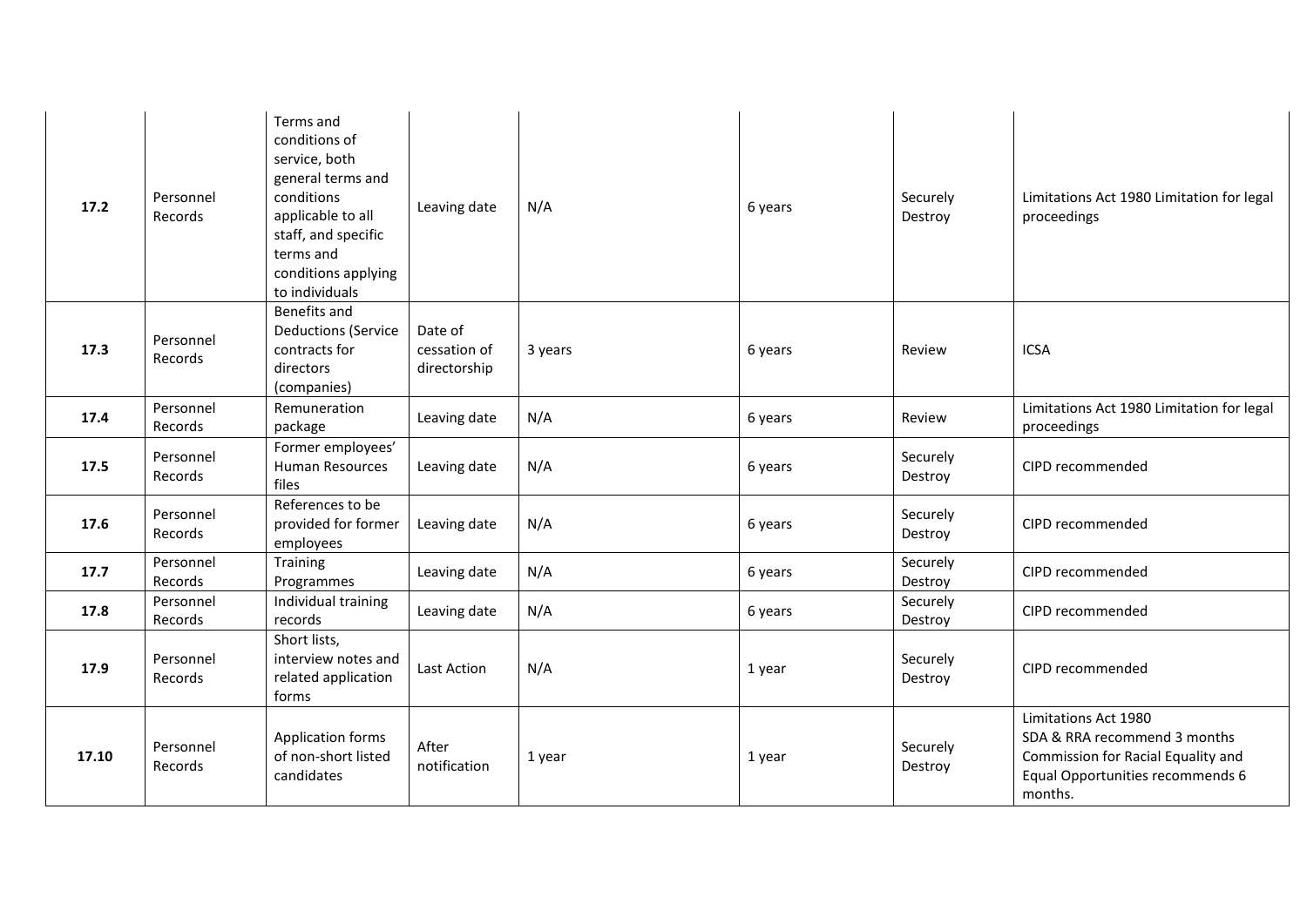| 17.11 | Personnel<br>Records                  | <b>DBS</b> certificate<br>number                                                                                             | Date of<br>clearance | Date of clearance + up to a<br>maximum of 6 months | 3 years                         | Review              | DBS check code of practice (Home<br>office)                                                                                                                                                             |
|-------|---------------------------------------|------------------------------------------------------------------------------------------------------------------------------|----------------------|----------------------------------------------------|---------------------------------|---------------------|---------------------------------------------------------------------------------------------------------------------------------------------------------------------------------------------------------|
| 17.12 | Personnel<br>Records                  | Time cards/ sheets                                                                                                           | After audit          | N/A                                                | 2 years                         | Securely<br>Destroy | CIPD recommended                                                                                                                                                                                        |
| 17.13 | Personnel<br>Records                  | Trust deeds, rules<br>and minutes (for<br>joint<br>employee/employe<br>r sports/social<br>clubs, etc. set up<br>under trust) |                      | N/A                                                | Permanently                     | Securely<br>Destroy | CIPD recommended                                                                                                                                                                                        |
| 17.14 | Personnel<br>Records                  | Employer/Employe<br>e committee<br>minutes (Staff<br>Forum)                                                                  |                      | N/A                                                | Permanently                     | Securely<br>Destroy | CIPD recommended                                                                                                                                                                                        |
| 17.15 | Personnel<br>Records                  | Parental leave<br>records                                                                                                    | Birth of child       | N/A                                                | 18 years from birth<br>of child | Securely<br>Destroy | CIPD recommended                                                                                                                                                                                        |
|       | 18. Human Resources - Health & Safety |                                                                                                                              |                      |                                                    |                                 |                     |                                                                                                                                                                                                         |
| 18.1  | Health & Safety                       | Medical records<br>relating to control<br>of asbestos                                                                        |                      | 40 years                                           | 40 years                        | Securely<br>Destroy | The Control of Asbestos at Work<br>Regulations 2002 (SI 2002/2675). Also<br>see the Control of Asbestos Regulations<br>2006 (SI 2006/2739) and the Control of<br>Asbestos Regulations 2012 (SI 2012/632 |
| 18.2  | Health & Safety                       | Health and safety<br>assessments;<br>records of<br>consultations with<br>safety reps                                         |                      | Permanently                                        | Permanently                     | Securely<br>Destroy | Health and Safety at Work Act 1979                                                                                                                                                                      |
| 18.3  | Health & Safety                       | Health and safety<br>policy statements                                                                                       |                      | Permanently                                        | Permanently                     | Securely<br>Destroy | Health and Safety at Work Act 1979                                                                                                                                                                      |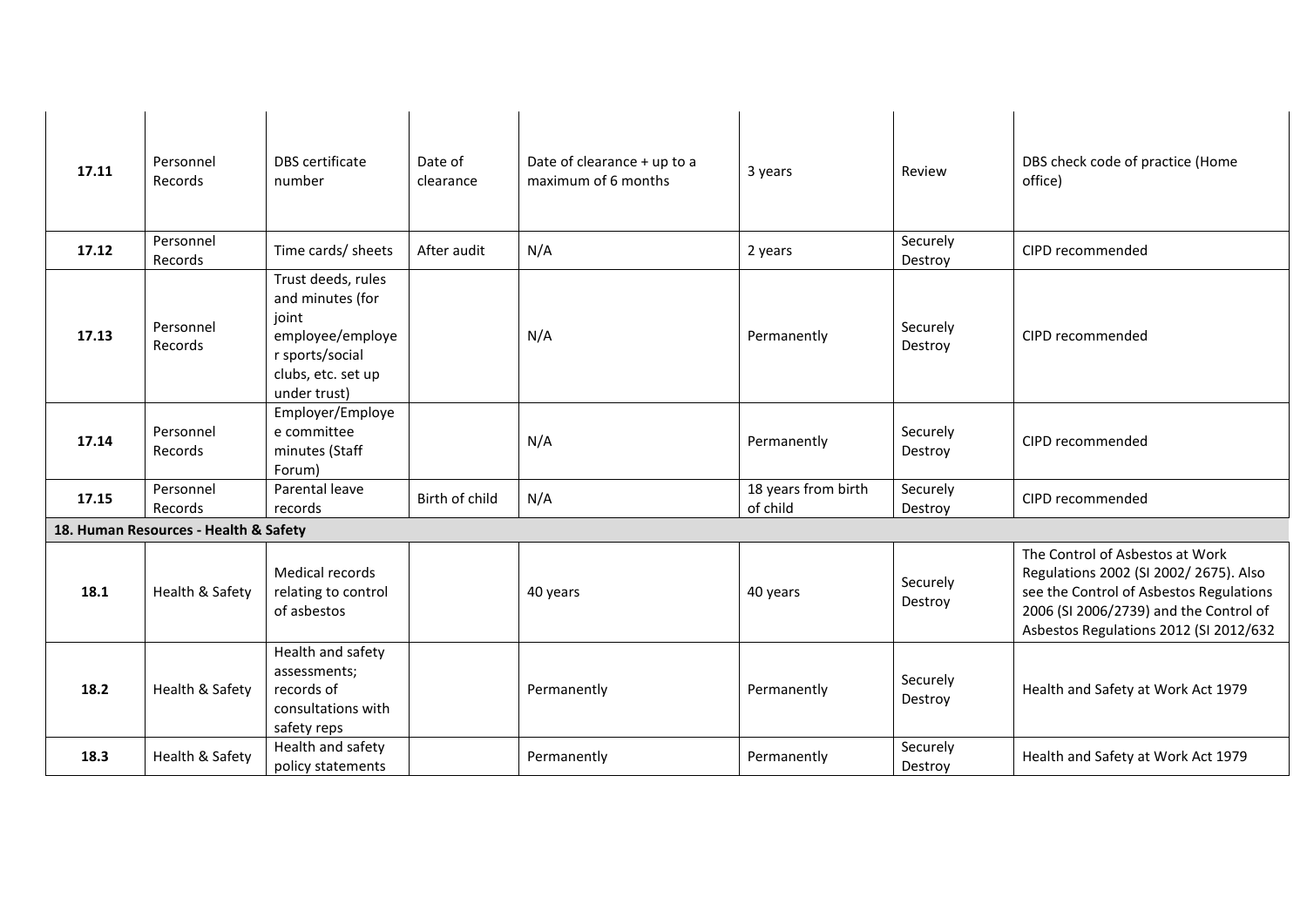| 18.4                                                                                                         | Health & Safety                               | Accident records,<br>reports, accident<br>books                                                                            | Date of<br>occurrence               | 3 years                  | 6 years after date of<br>occurrence/entry                                                                          | Securely<br>Destroy | RIDDOR Limitation for legal proceedings<br>RIDDOR 1995 and Limitation Act 1980<br>Special rules apply concerning incidents<br>involving hazardous substances. |  |
|--------------------------------------------------------------------------------------------------------------|-----------------------------------------------|----------------------------------------------------------------------------------------------------------------------------|-------------------------------------|--------------------------|--------------------------------------------------------------------------------------------------------------------|---------------------|---------------------------------------------------------------------------------------------------------------------------------------------------------------|--|
| 18.5                                                                                                         | Health & Safety                               | Sickness records                                                                                                           | Date of<br>occurrence               | 3 years                  | 6 years from date of<br>sickness                                                                                   | Securely<br>Destroy | The Statutory Sick Pay (General)<br>Regulations 1982 (SI 1982/894) as<br>amended<br><b>Professional Standards Agency</b>                                      |  |
| 18.6                                                                                                         | Health & Safety                               | Health and safety<br>statutory notices                                                                                     | Once<br>compliant                   | 6 years after compliance | 6 years after<br>compliance                                                                                        | Securely<br>Destroy | Limitations Act 1980 Limitation for legal<br>proceedings                                                                                                      |  |
|                                                                                                              | 19. Technical and Research Records            |                                                                                                                            |                                     |                          |                                                                                                                    |                     |                                                                                                                                                               |  |
| 19.1                                                                                                         | Technical and<br>Research                     | <b>Technical and</b><br>research records                                                                                   | After<br>requirements<br>have ended | N/A                      | 12-15 years after<br>requirements have<br>ended for both<br>records and reports<br>and drawings and<br>other data. | Securely<br>Destroy | <b>NCVO</b>                                                                                                                                                   |  |
|                                                                                                              | 20. ASB case files and associated documents   |                                                                                                                            |                                     |                          |                                                                                                                    |                     |                                                                                                                                                               |  |
| 20.1                                                                                                         | ASB case files<br>and associated<br>documents | ASB (Anti-social<br>behaviour) case<br>files and associated<br>documents                                                   |                                     | N/A                      | 5 years or until end<br>of legal action                                                                            | Securely<br>Destroy |                                                                                                                                                               |  |
| 21. Supporting people - subsidy claims / support plans / single assessments including supporting information |                                               |                                                                                                                            |                                     |                          |                                                                                                                    |                     |                                                                                                                                                               |  |
| 21.1                                                                                                         | Supporting<br>People                          | Supporting people<br>- subsidy claims /<br>support plans /<br>single assessments<br>including<br>supporting<br>information |                                     | N/A                      | Duration of tenancy                                                                                                | Securely<br>Destroy |                                                                                                                                                               |  |
| 22. Resident Meetings                                                                                        |                                               |                                                                                                                            |                                     |                          |                                                                                                                    |                     |                                                                                                                                                               |  |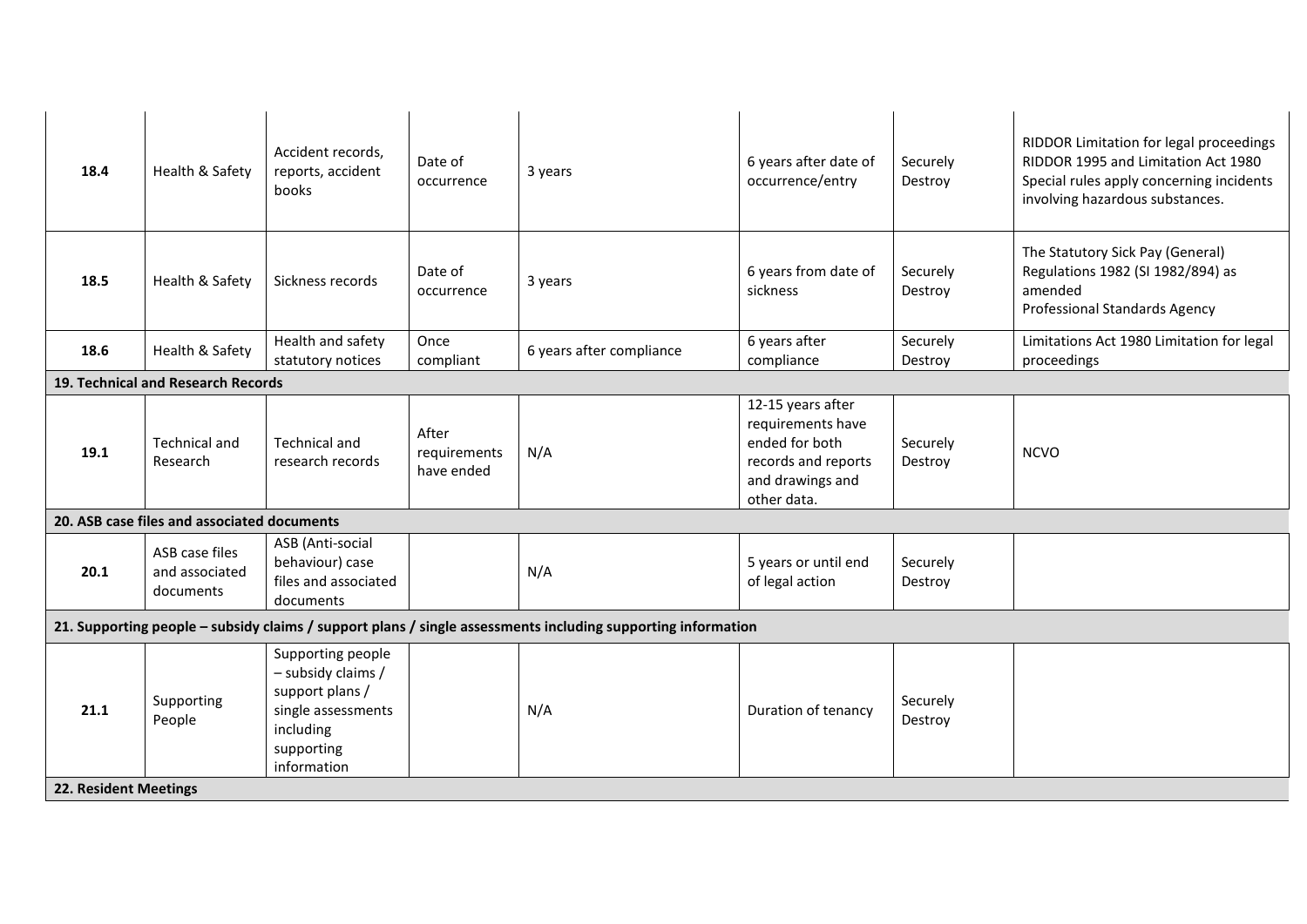| 22.1               | Resident<br>Meetings  | <b>Resident Meeting</b><br><b>Minutes</b>           | From date of<br>meeting | N/A                          | 1 year   | Securely<br>Destroy | ICSA recommended               |  |  |
|--------------------|-----------------------|-----------------------------------------------------|-------------------------|------------------------------|----------|---------------------|--------------------------------|--|--|
| 23. Property Sales |                       |                                                     |                         |                              |          |                     |                                |  |  |
| 23.1               | Home<br>Ownership     | <b>New Sales</b><br>applications                    | Offer<br>accepted       | 6 years after offer accepted | 6 years  | Securely<br>Destroy | Limitation Act 1980, section 2 |  |  |
| 23.2               | <b>Property Sales</b> | Registrations of<br>interest                        | Sale of<br>property     | N/A                          | 2 years  | Securely<br>Destroy |                                |  |  |
| 23.3               | <b>Property Sales</b> | <b>Offer Details</b>                                | Offer<br>accepted       | current year plus 6 years    | 6 years  | Securely<br>Destroy | Estate Agency Act 1979         |  |  |
| 23.4               | <b>Property Sales</b> | Completion<br>documentation                         | Completion of<br>Sale   | 12 years                     | 12 years | Securely<br>Destroy | Housing Act 1985               |  |  |
| 23.6               | <b>Property Sales</b> | Post purchase<br>questionaire/<br>customer feedback | Date of<br>creation     | N/A                          | 3 years  | Review              | National Archives guidance     |  |  |
| 23.6               | <b>Property Sales</b> | Help to Buy<br>applications                         | Offer<br>accepted       | 6 years after offer accepted | 6 years  | Securely<br>Destroy | Limitation Act 1980, section 2 |  |  |